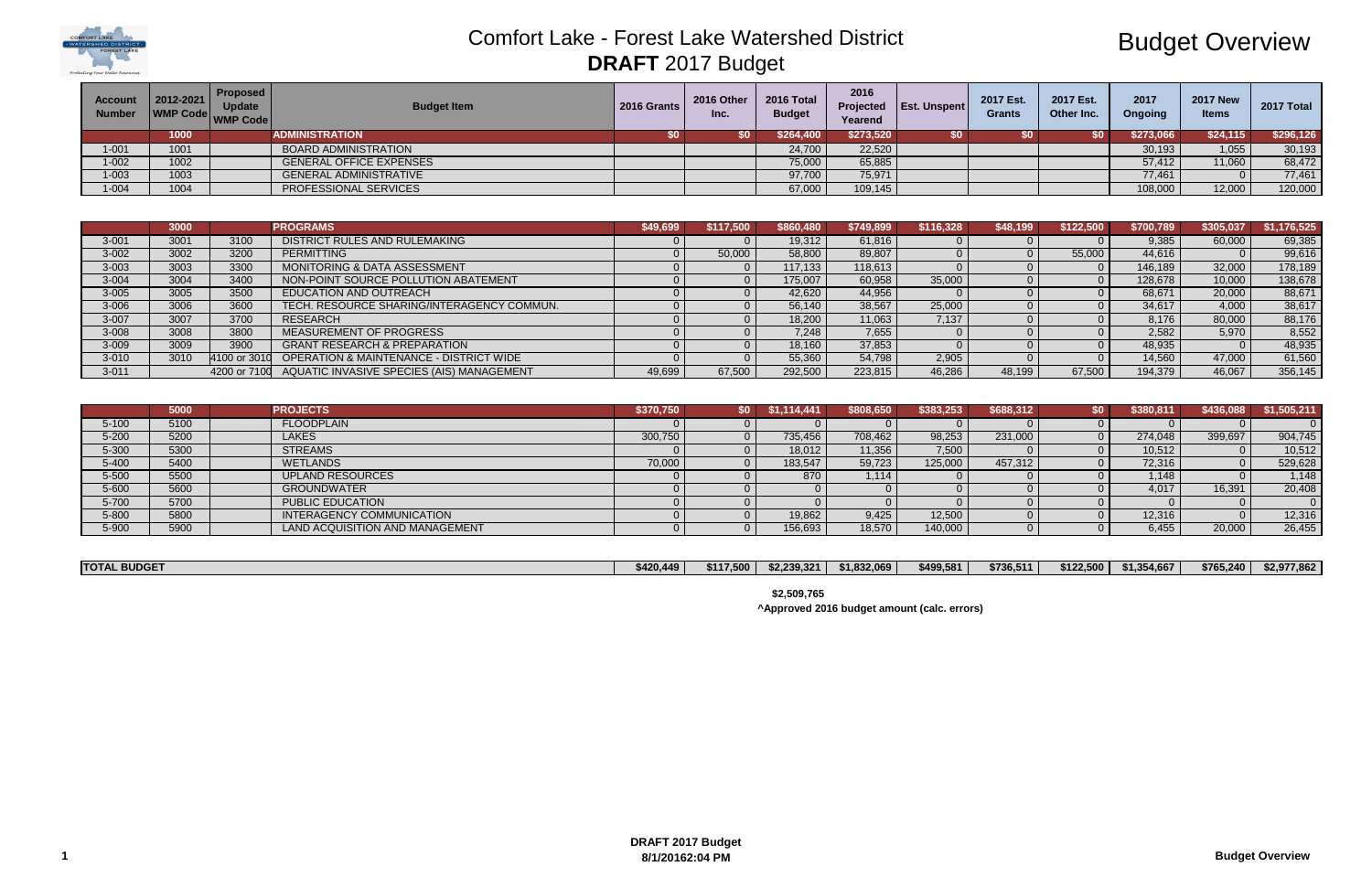

# 1000 - Administration

AC member travel expense reimbursement (workshop/event attendance)

tops, monitors), GIS, Adobe software, Microsoft, Smartsheet

ctions, cost-share visits), \$2,000 for admin (meetings with county/SWCD's etc)

| <b>WMP Code</b> | <b>Budget Item</b>                                 | 2016 Total<br><b>Budget</b> | 2016<br>Projected<br>Yearend | <b>2017 WMP</b> | 2017<br>Ongoing | <b>2017 New</b><br><b>Items</b> | 2017 Total | Comments                                                                                                            |
|-----------------|----------------------------------------------------|-----------------------------|------------------------------|-----------------|-----------------|---------------------------------|------------|---------------------------------------------------------------------------------------------------------------------|
| 1001            | <b>Board Administration</b>                        | \$24,700                    | \$22,520                     | \$27,941        | \$30,193        | \$1,055                         | \$30,193   |                                                                                                                     |
|                 | <b>Advisory Committee</b>                          | 500                         |                              |                 | 500             |                                 | 500        | Used for meeting supplies/expenses, could be used for CAC member travel expense reimburseme                         |
|                 | <b>Annual Audit</b>                                | 7,200                       | 7,950                        |                 | 8,000           |                                 | 8,000      | Per agreement with auditor                                                                                          |
|                 | <b>MAWD Dues</b>                                   | 2,400                       | 2,307                        |                 | 2,880           |                                 | 2,880      | Projection based on 2015/2016 rising trend in taxable market value                                                  |
|                 | <b>LMC Dues</b>                                    | 1,500                       |                              |                 | 1,775           |                                 | 1,775      | Based on 2015 dues (no increase expected for 2017)                                                                  |
|                 | Insurance (LMCIT and workers comp)                 | 4,000                       | 225                          |                 | 4,000           |                                 | 4,000      | Liability & workers comp                                                                                            |
|                 | Managers Per Diem & Payroll Tax                    | 8,000                       | 11,250                       |                 | 12,038          |                                 | 12,038     | Based on 30 meetings, 5 managers, \$75 per diem                                                                     |
|                 | <b>Manager Expenses</b>                            | 1,000                       |                              |                 | 1,000           |                                 | 1,000      | Travel & accomodations for MAWD Annual Meeting etc.                                                                 |
| 2017 new        | Managers Training/Conferences                      |                             |                              |                 |                 | 1,055                           | 1,055      | Registration fees (\$185 ea. For MAWD Annual Meeting, additional \$\$ for other training)                           |
|                 |                                                    |                             |                              |                 |                 |                                 |            |                                                                                                                     |
| 1002            | <b>General Office Expenses</b>                     | \$75,000                    | \$65,885                     | \$25,636        | \$57,412        | \$11,060                        | \$68,472   |                                                                                                                     |
|                 | Cell Phone/office phone/internet/Web Hosting       | 3,300                       | 6.689                        |                 |                 |                                 |            | Verizon, Midcontinent, Bufflehead web hosting charge, AiTech,                                                       |
|                 | Computer Supplies/Software/IT Support              | 15,000                      | 12,853                       |                 | 5,408           | 7,060                           | 12,468     | Bufflehead IT support, computer equipment purchase (laptops, monitors), GIS, Adobe software, Mi                     |
|                 | Copier (lease)                                     | 5,000                       | 4,228                        |                 | 5,000           |                                 | 5,000      |                                                                                                                     |
|                 | <b>General Office/Meeting Supplies</b>             | 7,000                       | 1,800                        |                 | 2,000           |                                 | 2,000      | Consumables (pens, paper, refreshments)                                                                             |
|                 | Dues/Fees/subscriptions                            | 400                         | 144                          |                 | 400             |                                 | 400        | Newspaper subscriptions                                                                                             |
|                 | Conferences & Workshops/Staff Training & Education | 2,300                       | 1,392                        |                 | 4,000           |                                 | 4,000      | Registration fees (\$1,000/employee)                                                                                |
|                 | Staff Expenses/Travel (Mileage)                    | 6,000                       | 4,651                        |                 | 6,000           |                                 | 6,000      | \$4,000 for programs/projects mileage (project visits, permit inspections, cost-share visits), \$2,000 for admin (n |
|                 | Postage                                            | 700                         | 416                          |                 | 700             |                                 | 700        | Administrative postage (monthly checks, admin mailers etc)                                                          |
|                 | Printing                                           | 1,500                       | 129                          |                 | 1,500           |                                 | 1,500      | Printing for board/admin related items (i.e. district newsletter for all residents, budget hearings)                |
|                 | <b>Notices</b>                                     | 700                         | 731                          |                 | 700             |                                 | 700        | Legal notices for board/admin related items (i.e. budget hearings)                                                  |
|                 | <b>Office Rent</b>                                 | 27,000                      | 24,824                       |                 | 25,404          |                                 | 25,404     | Contracted rent (\$1,167/mo) plus projected CAM (\$950/mo)                                                          |
|                 | Office Improvements/Furniture & Fixtures           |                             | 2,000                        |                 |                 | 4,000                           | 4,000      | Inventory (e.g. desks, TV, carpet, tables, chairs etc)                                                              |
|                 | Utilities/Office Upkeep                            | 6,000                       | 5,981                        |                 | 6,200           |                                 | 6,200      | Electric, cleaning/rug service, City of Forest Lake utility bill                                                    |
|                 | <b>Bank Fees</b>                                   | 100                         | 48                           |                 | 100             |                                 | 100        |                                                                                                                     |
|                 |                                                    |                             |                              |                 |                 |                                 |            |                                                                                                                     |
| 1003            | <b>General Administration</b>                      | \$97,700                    | \$75,971                     | \$174,272       | \$77,461        |                                 | \$77,461   |                                                                                                                     |
|                 | Salary (Administrator)-General Admin.              | 25,000                      | 32,422                       |                 | 30,985          |                                 | 30,985     | District Administrator salary for Administrative work only (includes PERA, Payroll Taxes & Benefits)                |
|                 | <b>Professional Administrative Services</b>        | 32,000                      | 3,259                        |                 | 46.477          |                                 | 46,477     | Other District staff salaries for Administrative work only (includes PERA, Payroll Taxes & Benefits)                |
|                 |                                                    |                             |                              |                 |                 |                                 |            |                                                                                                                     |
| 1004            | <b>Professional Services</b>                       | \$67,000                    | \$109,145                    | N/A             | \$108,000       | \$12,000                        | \$120,000  |                                                                                                                     |
|                 | CPA/bookkeeping                                    | 10,000                      | 20,000                       |                 | 18,000          |                                 | 18,000     | 2017 ongoing figure based on contract                                                                               |
|                 | <b>Consultant/Professional Services</b>            |                             |                              |                 |                 | 12,000                          | 12,000     | Keystone Waters minutes, grants, outreach services                                                                  |
|                 | Consulting engineer                                | 36,000                      | 48,643                       |                 | 50,000          |                                 | 50,000     | 2017 ongoing                                                                                                        |
|                 | Legal                                              | 21,000                      | 40,502                       |                 | 40,000          |                                 | 40,000     | 2017 ongoing                                                                                                        |
|                 |                                                    |                             |                              |                 |                 |                                 |            |                                                                                                                     |

| <b>TOTAL ADMINISTRATION</b> | \$264,400 | \$273.520 | \$227.849 | \$273,066 | \$24.115 | \$296.126 |
|-----------------------------|-----------|-----------|-----------|-----------|----------|-----------|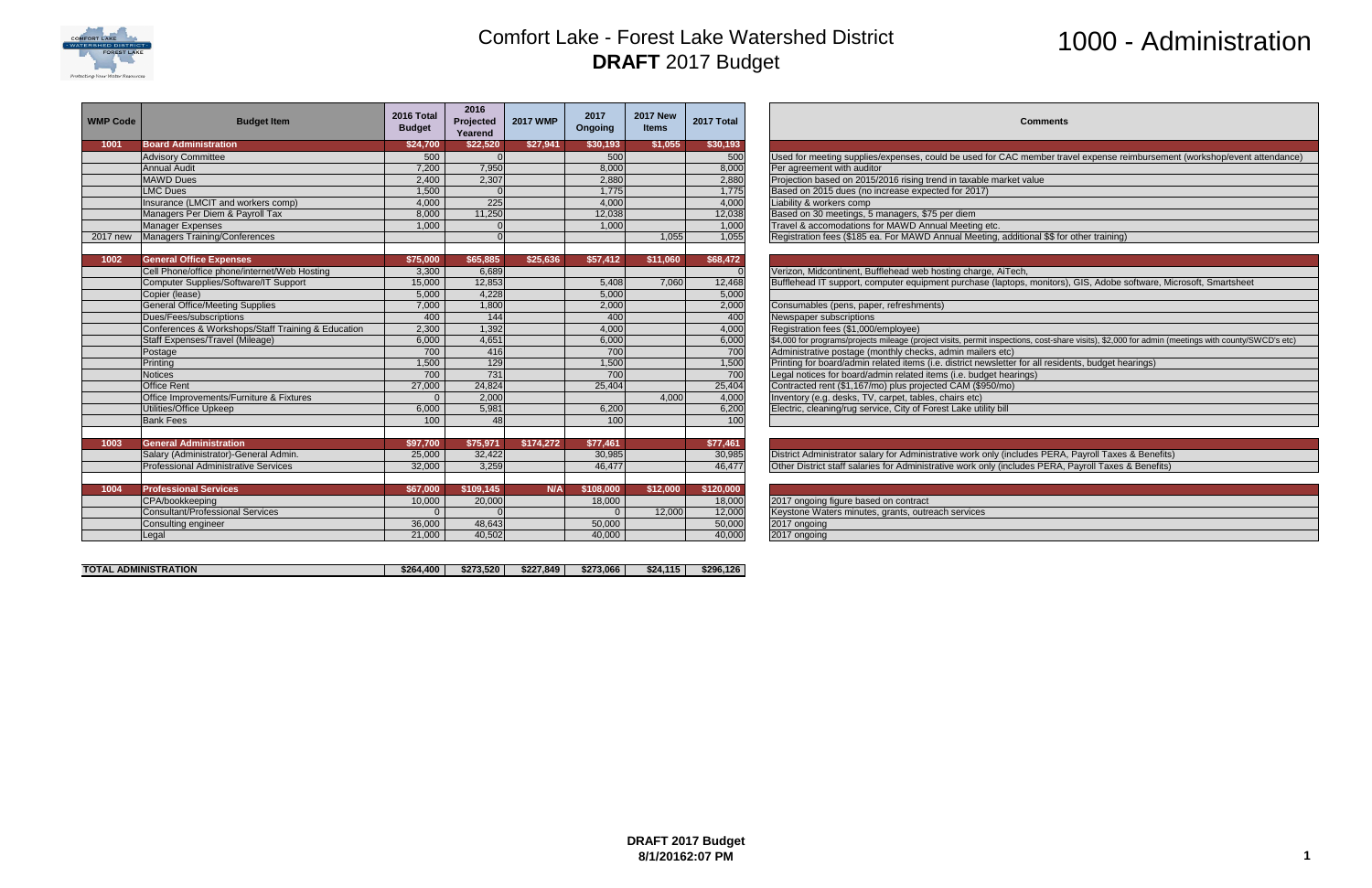

### 3000 - Programs

| <b>Lake Management</b><br><b>District Code</b> | <b>Account</b><br><b>Number</b> | 2012-2021<br><b>WMP Code</b> | Budget Item                                                                    | 2016 Grants | 2016 Other<br>Inc. | 2016 Total<br><b>Budget</b> | 2016<br>Projected<br>Yearend | Est. Unspent   | 2017 Est.<br>Grants | 2017 Est.<br>Other Inc. | 2017<br>Ongoing   | <b>2017 New</b><br><b>Items</b> | 2017 Total        | <b>Comments</b>                                                                                                                               |
|------------------------------------------------|---------------------------------|------------------------------|--------------------------------------------------------------------------------|-------------|--------------------|-----------------------------|------------------------------|----------------|---------------------|-------------------------|-------------------|---------------------------------|-------------------|-----------------------------------------------------------------------------------------------------------------------------------------------|
| 0 - District-Wide                              | Various                         |                              | Administrative Program Support (Staff Management/Coord. Total)                 |             |                    | 59,884                      | 95,832                       |                |                     |                         | 194,980           | $\Omega$                        | 194,980           |                                                                                                                                               |
|                                                |                                 |                              |                                                                                |             |                    |                             |                              |                |                     |                         |                   |                                 |                   |                                                                                                                                               |
|                                                | $3 - 001$                       | 3001                         | <b>District Rules and Rulemaking</b>                                           | $\Omega$    |                    | 19,312                      | 61,816                       | $\mathbf{0}$   |                     |                         | 9,385             | 60,000                          | 69,385            |                                                                                                                                               |
| 0 - District-Wide<br>0 - District-Wide         | 3-001-4100<br>$3-001-A$         | 3001A                        | Staff Management/Coord.<br><b>Ongoing Initiatives</b>                          |             |                    | 4,312<br>15,000             | 5,520<br>11,296              |                |                     |                         | 6,885<br>2,500    |                                 | 6,885<br>2,500    | Ongoing regular questions/tasks                                                                                                               |
| 0 - District-Wide                              | $3-001-B$                       | 3001B                        | Rule Implementation Review                                                     |             |                    |                             | 45,000                       |                |                     |                         |                   | 60,000                          | 60,000            | Rule revisions + Biofiltration guidance document                                                                                              |
|                                                |                                 |                              |                                                                                |             |                    |                             |                              |                |                     |                         |                   |                                 |                   |                                                                                                                                               |
| 0 - District-Wide                              | $3 - 002$<br>3-002-4100         | 3002                         | Permitting<br>Staff Management/Coord.                                          |             | 50,000             | 58,800<br>8,800             | 89,807<br>11,266             | $\mathbf{0}$   |                     | 55,000                  | 44,616<br>19,616  |                                 | 99,616<br>19,616  |                                                                                                                                               |
| 0 - District-Wide                              | $3-002-A$                       | 3002A                        | <b>Ongoing Initiatives</b>                                                     |             | 50,000             | 50,000                      | 78,541                       |                |                     | 55,000                  | 25,000            |                                 | 80,000            | Based on current permitting track (includes providing comment in municipal variance requests)                                                 |
| 0 - District-Wide                              | $3-002-B$                       | 3002B                        | /olume Banking Program Oversight                                               |             |                    | $\Omega$                    |                              |                |                     |                         |                   |                                 |                   |                                                                                                                                               |
|                                                | $3 - 003$                       | 3003                         | <b>Monitoring &amp; Data Assessment</b>                                        |             |                    | 117,133                     | 118,613                      |                |                     |                         | 146,189           | 32,000                          | 178,189           |                                                                                                                                               |
| 0 - District-Wide                              | 3-003-4100                      |                              | Staff Management/Coord.                                                        |             |                    | 5,280                       | 6,760                        |                |                     |                         | 11,189            |                                 | 11,189            |                                                                                                                                               |
| 0 - District-Wide                              | 3-003-A                         | 3003A                        | <b>Ongoing Initiatives</b>                                                     |             |                    | 111,853                     | 111,853                      |                |                     |                         | 135,000           |                                 | 135,000           | 2017 WCD monitoring proposal = \$112,464; EOR<br>Expect increases from 2016 values                                                            |
| 0 - District-Wide<br>0 - District-Wide         | 3-003-C<br>$3-003-H$            | 3003C<br>3003H               | Comprehensive Data Analysis<br><b>Vetland Monitoring</b>                       |             |                    |                             |                              |                |                     |                         |                   | 3,000<br>25,000                 | 3,000<br>25,000   | review of annual monitoring plan, data, and final<br><b>EOR</b> estimate<br>Bixby Park effectiveness monitoring                               |
| 0 - District-Wide                              | 3-003-K                         |                              | <b>BMP Effectiveness Monitoring</b>                                            |             |                    |                             |                              |                |                     |                         |                   | 4,000                           | 4,000             | Effectiveness monitoring of District installed BMPs (smaller BMPs)                                                                            |
|                                                |                                 |                              |                                                                                |             |                    |                             |                              |                |                     |                         |                   |                                 |                   |                                                                                                                                               |
| 0 - District-Wide                              | $3 - 004$<br>3-004-4100         | 3004                         | <b>Non-Point Source Pollution Abatement</b><br>Staff Management/Coord.         |             |                    | 175,007<br>7,260            | 60,958<br>9,295              | 35,000         |                     |                         | 128,678<br>15,170 | 10,000                          | 138,678<br>15,170 |                                                                                                                                               |
| 0 - District-Wide                              | $3-004-A$                       | 3004A                        | Ongoing Initiatives                                                            |             |                    | 17,969                      | 17,969                       |                |                     |                         | 18,508            | 10,000                          | 28,508            | Contracts with 2 SWCD's<br>\$\$ for SWCD tech assistance                                                                                      |
| 0 - District-Wide                              | $3-004-B$                       | 3004B                        | <b>Residential Landowner Grant</b>                                             |             |                    | 34,778                      | 3,500                        |                |                     |                         | 15,000            |                                 | 15,000            | \$\$ for BMPs                                                                                                                                 |
| 0 - District-Wide<br>0 - District-Wide         | $3-004-C$<br>$3-004-D$          | 3004C<br>3004D               | Agricultural and Rural BMP Incentives/Cost-Share<br>Commercial/Community Grant |             |                    | 35,000<br>25,000            | 10,194<br>$\overline{0}$     |                |                     |                         | 17,500<br>12,500  |                                 | 17,500<br>12,500  | Ag BMPs from Bone Lake Diagnostic                                                                                                             |
| 0 - District-Wide                              | 3-004-E                         | 3004E                        | Municipal Stormwater Remediation Program                                       |             |                    | 55,000                      | 20,000                       | 35,000         |                     |                         | 50,000            |                                 | 50,000            | Culvert size/invert inventory for City of Forest Lake & targeted street sweeping                                                              |
|                                                |                                 |                              |                                                                                |             |                    |                             |                              |                |                     |                         |                   |                                 |                   |                                                                                                                                               |
|                                                | $3 - 005$                       | 3005                         | <b>Education and Outreach</b>                                                  | $\Omega$    |                    | 42,620<br>10,120            | 44,956<br>12,956             | $\mathbf{0}$   | $\Omega$            |                         | 68,671            | 20,000                          | 88,671<br>41,671  | Includes Master Watershed Stewards assistance                                                                                                 |
| 0 - District-Wide<br>0 - District-Wide         | 3-005-4100<br>$3-005-A$         | 3005A                        | Staff Management/Coord.<br>Ongoing initiatives & EMWREP participation          |             |                    | 30,000                      | 30,000                       |                |                     |                         | 41,671<br>25,000  | 5,000                           | 30,000            | CAC projects (Project WET & Forest Lake HS), Increased outreach/communication efforts, Master Watershed Stewa                                 |
| 0 - District-Wide                              | 3-005-C                         | 3005C                        | Standard Project Signage                                                       |             |                    |                             |                              |                |                     |                         |                   | 10,000                          | 10,000            | To develop standard signage for District programs and projects.                                                                               |
| 0 - District-Wide                              | $3-005-D$                       | 3005D                        | ocal student engagement/Chisago Co Children's Water Festival                   |             |                    | 2,500                       | 2,000                        |                |                     |                         | 2,000             | 5,000                           | 7,000             | Chisago Co. Childrens Water Festival, Warner Nature Center programs                                                                           |
|                                                | $3 - 006$                       | 3006                         | <b>Technical Resource Sharing &amp; Interagency Communication</b>              |             |                    | 56,140                      | 38,567                       | 25,000         |                     |                         | 34,617            | 4.000                           | 38,617            |                                                                                                                                               |
| 0 - District-Wide                              | 3-006-4100                      |                              | Staff Management/Coord.                                                        |             |                    | 8,140                       | 10,421                       |                |                     |                         | 21,517            |                                 | 21,517            | Meet with municipalities (Forest Lake, Wyoming, Scandia, Chisago Lakes Twp)                                                                   |
| 0 - District-Wide                              | 3-006-A                         | 3006A                        | Ongoing Initiatives (Miscellaneous Projects)                                   |             |                    | 10,000                      | 15,145                       |                |                     |                         | 2,500             |                                 | 2,500             | Coordination with Sunrise TMDL, Chisago Wtr Plan, Misc. Coord, St. Croix TMDL, MS4                                                            |
| 0 - District-Wide<br>0 - District-Wide         | 3-006-C<br>$3-006-D$            | 3006C<br>3006D               | Modeling (H&H Model Update)<br>Geographic Information Systems (GIS)            |             |                    | 25,000                      | $\bigcirc$                   | 25,000         |                     |                         |                   | 4,000                           | 4,000             | \$\$ for surveying effort funded under 3004E, City would pay half. Full effort would cost \$50-100K<br>GIS license purchase for CLFLWD office |
| 0 - District-Wide                              | 3-006-E                         | 3006E                        | District Web Mapper (& WCD BMP/Permit project)                                 |             |                    | 3,000                       | 3,000                        |                |                     |                         | 600               |                                 | 600               | Webmapper annual fee (\$600)                                                                                                                  |
| 0 - District-Wide                              | 3-006-F                         | 3006F                        | Vatershed Management Plan Update                                               |             |                    | 10,000                      | 10,000                       |                |                     |                         | 10,000            |                                 | 10,000            | Engineering & Legal expenses for plan update beginning early winter 2016-2017 (considered a minor plan amendmer                               |
|                                                | $3 - 007$                       | 3007                         | <b>Research</b>                                                                | $\Omega$    |                    | 18,200                      | 11,063                       | 7,137          |                     |                         | 8,176             | 80,000                          | 88,176            |                                                                                                                                               |
| 0 - District-Wide                              |                                 |                              | Staff Management/Coord                                                         |             |                    |                             |                              |                |                     |                         | 8,176             |                                 | 8,176             |                                                                                                                                               |
| 0 - District-Wide                              | 3-007-A                         | 3007A                        | Ongoing Initiatives                                                            |             |                    | 13,200                      | 6,063                        | 7,137          |                     |                         |                   | 75,000                          | 75,000            | Deep sediment cores (potentially include invoice from 2016 work)                                                                              |
| 0 - District-Wide                              | 3-007-B                         | 3007B                        | <b>New Initiatives</b>                                                         |             |                    | 5,000                       | 5,000                        | $\overline{0}$ | <b>TBD</b>          |                         |                   | 5,000                           | 5,000             | Research water reuse systems (e.g. for Gateway Green development, golf course) Look to get grant funds to supplem                             |
|                                                | $3 - 008$                       | 3008                         | <b>Measurement of Progress</b>                                                 |             |                    | 7,248                       | 7,655                        |                |                     |                         | 2,582             | 5,970                           | 8,552             |                                                                                                                                               |
| 0 - District-Wide                              | 3-008-4100                      |                              | Staff Management/Coord.                                                        |             |                    | 1,452                       | 1,859                        |                |                     |                         | 2,582             |                                 | 2,582             | Increase staff time to develop progress evaluation metrics                                                                                    |
| 0 - District-Wide                              | 3-008-A                         | 3008A                        | Ongoing Initiatives                                                            |             |                    | 5,796                       | 5,796                        | $\overline{0}$ | <b>TBD</b>          |                         |                   | 5,970                           | 5,970             | Review progress toward meeting goals of WMP. Look for BWSR grant.                                                                             |
|                                                |                                 | 3009                         | <b>Grant Research and Preparation</b>                                          |             |                    | 18,160                      | 37,853                       | $\mathbf{0}$   |                     |                         | 48,935            |                                 | 48,935            | <b>Service</b>                                                                                                                                |
| 0 - District-Wide                              | 3-009-4100                      |                              | Staff Management/Coord.                                                        |             |                    | 6,160                       | 7,886<br>29,967              |                |                     |                         | 18,935<br>30,000  |                                 | 18,935<br>30,000  |                                                                                                                                               |
| 0 - District-Wide                              | 3-009-A                         | 3009A                        | <b>Ongoing Initiatives</b>                                                     |             |                    | 12,000                      |                              |                |                     |                         |                   |                                 |                   | Consultant time to prepare, track and report grant progress, work plan revisions (pre-grant execution, CWF & 319)                             |
|                                                | $3 - 010$                       | 3010                         | <b>Operation &amp; Maintenance - District Wide</b>                             |             |                    | 55,360                      | 54,798                       | 2,905          |                     |                         | 14,560            | 47,000                          | 61,560            |                                                                                                                                               |
| 0 - District-Wide                              | 3-010-4100                      |                              | Staff Management/Coord.                                                        |             |                    | 8,360                       | 10,703                       |                |                     |                         | 14,560            |                                 | 14,560            |                                                                                                                                               |
| 0 - District-Wide<br>3 - Forest LMD            | 3-010-A                         | 3010A                        | <b>Ongoing Initiatives</b><br>Shields Lake Fish Barrier                        |             |                    | 47,000                      | 44,095                       | 2,905          | <b>TBD</b>          |                         |                   | 47,000                          | 47,000            | 20,000<br>Upgrades or retrofit                                                                                                                |
| 3 - Forest LMD                                 |                                 |                              | Forest Lake dam                                                                |             |                    |                             |                              |                |                     |                         |                   |                                 |                   | Complete in 2016                                                                                                                              |
| 1 - Bone LMD                                   |                                 |                              | <b>Moody Lake aerator</b>                                                      |             |                    |                             |                              |                |                     |                         |                   |                                 |                   |                                                                                                                                               |
| 1 - Bone LMD<br>3 - Forest LMD                 |                                 |                              | <b>Bone Lake Fish Barrier</b><br>JD <sub>6</sub>                               |             |                    |                             |                              |                |                     |                         |                   |                                 |                   | Nothing other than staff time<br>Desktop/field investigation<br>10,000                                                                        |
| 0 - District-Wide                              |                                 |                              | <b>BMP / Project Inspections/Maintenance</b>                                   |             |                    |                             |                              |                |                     |                         |                   |                                 |                   | Regular BMP inspections/mai<br>10,000<br>WD facilities, permitted sites, cost-shared sites, etc.                                              |
| 0 - District-Wide                              |                                 |                              | Unplanned activities                                                           |             |                    |                             |                              |                |                     |                         |                   |                                 |                   | 7,000<br>Unplanned                                                                                                                            |
| 0 - District-Wide                              |                                 |                              | Vehicle                                                                        |             |                    |                             |                              |                |                     |                         |                   |                                 |                   |                                                                                                                                               |
|                                                | $3 - 011$                       |                              | Various Aquatic Invasive Species (AIS) Management                              | 49,699      | 67,500             | 292,500                     | 223,815                      | 46,286         | 48,199              | 67,500                  | 194,379           | 46,067                          | 356,145           |                                                                                                                                               |
| 0 - District-Wide                              | 3-010-4100                      |                              | Staff Management/Coord.                                                        |             |                    |                             |                              |                |                     |                         | 34,678            |                                 | 34,678            |                                                                                                                                               |

**EXECUTE: Bone Lake Management District** 

**The Forest Lake Management District** 

|                                                                                                                                                                                           | <b>Comments</b>                                                                               |   |                                                                                                                   |
|-------------------------------------------------------------------------------------------------------------------------------------------------------------------------------------------|-----------------------------------------------------------------------------------------------|---|-------------------------------------------------------------------------------------------------------------------|
|                                                                                                                                                                                           |                                                                                               |   |                                                                                                                   |
|                                                                                                                                                                                           |                                                                                               |   |                                                                                                                   |
|                                                                                                                                                                                           |                                                                                               |   |                                                                                                                   |
| Ongoing regular questions/tasks                                                                                                                                                           |                                                                                               |   |                                                                                                                   |
| Rule revisions + Biofiltration guidance document                                                                                                                                          |                                                                                               |   |                                                                                                                   |
|                                                                                                                                                                                           |                                                                                               |   |                                                                                                                   |
|                                                                                                                                                                                           | Based on current permitting track (includes providing comment in municipal variance requests) |   |                                                                                                                   |
|                                                                                                                                                                                           |                                                                                               |   |                                                                                                                   |
|                                                                                                                                                                                           |                                                                                               |   |                                                                                                                   |
|                                                                                                                                                                                           |                                                                                               |   |                                                                                                                   |
| Expect increases from 2016 values<br><b>EOR</b> estimate                                                                                                                                  |                                                                                               |   | 2017 WCD monitoring proposal = \$112,464; EOR<br>review of annual monitoring plan, data, and final                |
| Bixby Park effectiveness monitoring                                                                                                                                                       |                                                                                               |   |                                                                                                                   |
|                                                                                                                                                                                           | Effectiveness monitoring of District installed BMPs (smaller BMPs)                            |   |                                                                                                                   |
|                                                                                                                                                                                           |                                                                                               |   |                                                                                                                   |
| Contracts with 2 SWCD's                                                                                                                                                                   | \$\$ for SWCD tech assistance                                                                 |   |                                                                                                                   |
|                                                                                                                                                                                           | \$\$ for BMPs                                                                                 |   |                                                                                                                   |
| Ag BMPs from Bone Lake Diagnostic                                                                                                                                                         |                                                                                               |   |                                                                                                                   |
| Culvert size/invert inventory for City of Forest Lake & targeted street sweeping                                                                                                          |                                                                                               |   |                                                                                                                   |
|                                                                                                                                                                                           |                                                                                               |   |                                                                                                                   |
| Includes Master Watershed Stewards assistance                                                                                                                                             |                                                                                               |   |                                                                                                                   |
| To develop standard signage for District programs and projects.                                                                                                                           |                                                                                               |   | CAC projects (Project WET & Forest Lake HS), Increased outreach/communication efforts, Master Watershed Stewar    |
|                                                                                                                                                                                           | Chisago Co. Childrens Water Festival, Warner Nature Center programs                           |   |                                                                                                                   |
|                                                                                                                                                                                           |                                                                                               |   |                                                                                                                   |
| Meet with municipalities (Forest Lake, Wyoming, Scandia, Chisago Lakes Twp)                                                                                                               |                                                                                               |   |                                                                                                                   |
| Coordination with Sunrise TMDL, Chisago Wtr Plan, Misc. Coord, St. Croix TMDL, MS4<br>\$\$ for surveying effort funded under 3004E, City would pay half. Full effort would cost \$50-100K |                                                                                               |   |                                                                                                                   |
| GIS license purchase for CLFLWD office                                                                                                                                                    |                                                                                               |   |                                                                                                                   |
| Webmapper annual fee (\$600)                                                                                                                                                              |                                                                                               |   | Engineering & Legal expenses for plan update beginning early winter 2016-2017 (considered a minor plan amendmen   |
|                                                                                                                                                                                           |                                                                                               |   |                                                                                                                   |
|                                                                                                                                                                                           |                                                                                               |   |                                                                                                                   |
| Deep sediment cores (potentially include invoice from 2016 work)                                                                                                                          |                                                                                               |   |                                                                                                                   |
|                                                                                                                                                                                           |                                                                                               |   | Research water reuse systems (e.g. for Gateway Green development, golf course) Look to get grant funds to supplem |
|                                                                                                                                                                                           | ٠                                                                                             | ÷ |                                                                                                                   |
| Increase staff time to develop progress evaluation metrics                                                                                                                                | Review progress toward meeting goals of WMP. Look for BWSR grant.                             |   |                                                                                                                   |
|                                                                                                                                                                                           |                                                                                               |   |                                                                                                                   |
| ÷                                                                                                                                                                                         | ä,                                                                                            |   |                                                                                                                   |
|                                                                                                                                                                                           |                                                                                               |   | Consultant time to prepare, track and report grant progress, work plan revisions (pre-grant execution, CWF & 319) |
|                                                                                                                                                                                           |                                                                                               |   |                                                                                                                   |
|                                                                                                                                                                                           |                                                                                               |   |                                                                                                                   |
| Upgrades or retrofit                                                                                                                                                                      | 20,000                                                                                        |   |                                                                                                                   |
| Complete in 2016                                                                                                                                                                          |                                                                                               |   |                                                                                                                   |
| Nothing other than staff time                                                                                                                                                             |                                                                                               |   |                                                                                                                   |
| Desktop/field investigation                                                                                                                                                               | 10,000                                                                                        |   |                                                                                                                   |
| Regular BMP inspections/main<br>Unplanned                                                                                                                                                 | 10,000<br>7,000                                                                               |   | WD facilities, permitted sites, cost-shared sites, etc.                                                           |
|                                                                                                                                                                                           |                                                                                               |   |                                                                                                                   |
|                                                                                                                                                                                           |                                                                                               |   |                                                                                                                   |
|                                                                                                                                                                                           |                                                                                               |   |                                                                                                                   |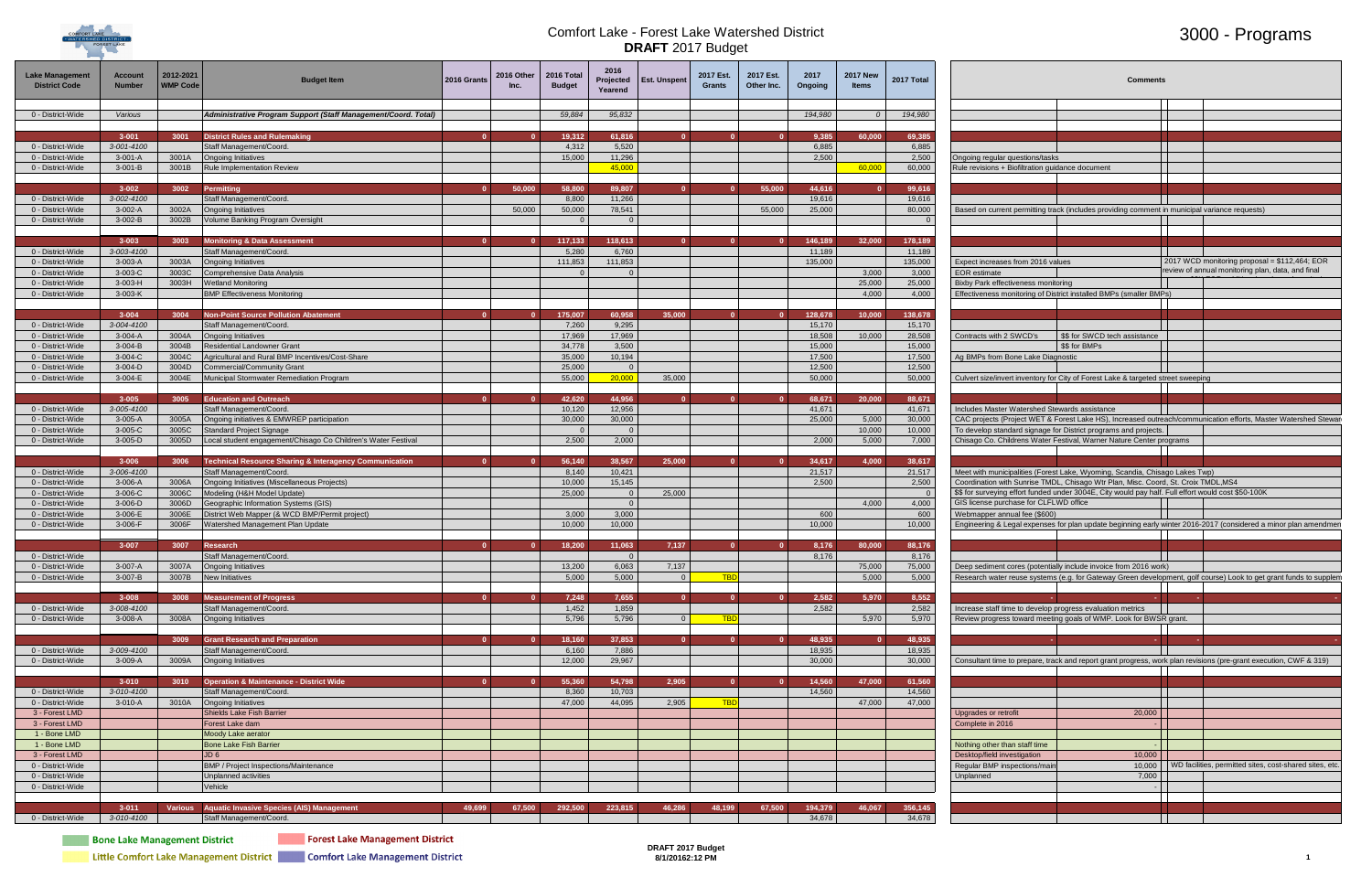

### 3000 - Programs

| 17 New<br><b>Items</b> | 2017 Total |                                                                                            | <b>Comments</b> |  |                                                                                                                                 |
|------------------------|------------|--------------------------------------------------------------------------------------------|-----------------|--|---------------------------------------------------------------------------------------------------------------------------------|
|                        |            |                                                                                            |                 |  |                                                                                                                                 |
|                        | $\Omega$   |                                                                                            |                 |  |                                                                                                                                 |
|                        | 79,000     |                                                                                            |                 |  |                                                                                                                                 |
|                        | 100        | ZM sampler plate replacement                                                               |                 |  |                                                                                                                                 |
| 6,067                  | 6,867      | Stationary boat cleaning units, signage at Comfort/Bone. Garbage/compost upkeep            |                 |  |                                                                                                                                 |
|                        | 15.000     | Consultant time for program administration/planning                                        |                 |  |                                                                                                                                 |
| 10,000                 | 10.000     |                                                                                            |                 |  | Carp management/harvest options evaluation - trapping/baiting options, commercial harvester alternatives; Research/risk assessr |
| 20,000                 | 20,000     |                                                                                            |                 |  |                                                                                                                                 |
| 1,000                  | 1,000      |                                                                                            |                 |  |                                                                                                                                 |
| 3,000                  | 3,000      | \$\$ for SMU or BWS to conduct fish surveys                                                |                 |  |                                                                                                                                 |
|                        | 10,300     | TBD based on spending analysis (Delin, Assessment, Control of EWM and CLP). BWS quote in   |                 |  |                                                                                                                                 |
|                        | 5,000      | Continued monitoring of carp population with possibility of future harvest                 |                 |  |                                                                                                                                 |
|                        |            |                                                                                            |                 |  | Consider after watershed loads are addressed (Moody Lk wetland rehabilitation/Bone Lake ag BMPs/infiltration basin i            |
| $\mathbf{0}$           | $\Omega$   | Includes BWS and EOR time.                                                                 |                 |  |                                                                                                                                 |
|                        | 6,000      | Based on work done for FL                                                                  |                 |  |                                                                                                                                 |
| $\Omega$               | $\Omega$   |                                                                                            |                 |  |                                                                                                                                 |
| 1,000                  | 1,000      | No action recommended in 2015, \$1K budgeted for survey                                    |                 |  |                                                                                                                                 |
| 3,000                  | 3,000      | Management strategy/options for rough fish prevention                                      |                 |  |                                                                                                                                 |
|                        | $\Omega$   | Keep costs in for now, consider if needed based on results of fisheries work               |                 |  |                                                                                                                                 |
| 1,000                  | 1,000      |                                                                                            |                 |  | External load appears to be very high and CLP is well established. Funding for potential treatment after further                |
| $\Omega$               | $\Omega$   | Consider after diagnostic study                                                            |                 |  |                                                                                                                                 |
| $\overline{0}$         | $\Omega$   | Anticipated as part of larger Shields Lake work                                            |                 |  |                                                                                                                                 |
|                        | $\Omega$   | Point intercept survey                                                                     |                 |  |                                                                                                                                 |
| 1,000                  | 1,000      | CLP mechanical management & ongoing monitoring                                             |                 |  |                                                                                                                                 |
| $\Omega$               | $\Omega$   | Point-intercept survey                                                                     |                 |  |                                                                                                                                 |
|                        | 150,000    | TBD based on spending analysis (Delin, Assessment, Control of EWM, CLP & FR). BWS quote in |                 |  |                                                                                                                                 |
|                        | $\Omega$   | <b>BWS and EOR time</b>                                                                    |                 |  |                                                                                                                                 |
| $\mathbf{0}$           | $\Omega$   | Point-intercept survey                                                                     |                 |  |                                                                                                                                 |
|                        | 9,200      | TBD based on spending analysis (Delin, Assessment, Control of EWM and CLP). BWS quote in   |                 |  |                                                                                                                                 |
| $\Omega$               | $\Omega$   |                                                                                            |                 |  |                                                                                                                                 |

| <b>Lake Manageme</b><br><b>District Code</b> | Account<br><b>Number</b> | $2012 - 2021$<br><b>WMP Code</b> | <b>Budget Item</b>                                             | 2016 Grants | 2016 Other | 2016 Total<br><b>Budget</b> | 2016<br>Projected<br>Yearend | Est. Unspent                                          | 2017 Est.<br><b>Grants</b> | 2017 Est.<br>Other Inc.                                 | 2017<br>Ongoing | <b>2017 New</b><br><b>Items</b> | 2017 Total | <b>Comments</b>                                                                                                                |
|----------------------------------------------|--------------------------|----------------------------------|----------------------------------------------------------------|-------------|------------|-----------------------------|------------------------------|-------------------------------------------------------|----------------------------|---------------------------------------------------------|-----------------|---------------------------------|------------|--------------------------------------------------------------------------------------------------------------------------------|
|                                              |                          |                                  |                                                                |             |            |                             |                              |                                                       |                            |                                                         |                 |                                 |            |                                                                                                                                |
| 0 - District-Wide                            |                          |                                  | <b>Ongoing Initiatives</b>                                     |             |            |                             |                              |                                                       |                            |                                                         |                 |                                 |            |                                                                                                                                |
| 0 - District-Wide                            | 3-005-B                  | 3005B                            | Summer Boat Launch Monitoring                                  | 24,000      | 25,000     | 67.000                      | 67.000                       |                                                       | 24.000                     | 25,000                                                  | 30,000          |                                 | 79,000     |                                                                                                                                |
| 0 - District-Wide                            | 5-220-F                  |                                  | District-wide Zebra Mussel Monitoring                          |             |            | 3.000                       | 622                          | 2,378                                                 |                            |                                                         | 100             |                                 | 100        | ZM sampler plate replacement                                                                                                   |
| 0 - District-Wide                            | 5-220-G                  |                                  | District-wide Boat Launch Site Upgrades                        | 1,500       |            |                             | 1.300                        |                                                       |                            |                                                         | 800             | 6.067                           | 6.867      | Stationary boat cleaning units, signage at Comfort/Bone. Garbage/compost upkeep                                                |
| 0 - District-Wide                            | 5-220-E                  |                                  | District-wide Invasive Species Policy Development & Mgmnt Plan |             |            |                             | 15,000                       |                                                       |                            |                                                         | 15.000          |                                 | 15,000     | Consultant time for program administration/planning                                                                            |
| 0 - District-Wide                            | 5-220-C                  |                                  | 5220C Invasive Species Control Pilot Projects                  |             |            |                             |                              |                                                       |                            |                                                         |                 | 10,000                          | 10,000     | Carp management/harvest options evaluation - trapping/baiting options, commercial harvester alternatives; Research/risk assess |
| 0 - District-Wide                            |                          |                                  | Rapid Response Fund                                            |             |            |                             |                              |                                                       |                            |                                                         |                 | 20,000                          | 20,000     |                                                                                                                                |
| 1 - Bone LMD                                 | $5 - 221 - B$            |                                  | 5221B (Moody) AIS Management (updated from CLP Management)     |             |            |                             |                              |                                                       |                            |                                                         |                 | 1.000                           | 1.000      |                                                                                                                                |
| 1 - Bone LMD                                 | $5 - 221 - D$            |                                  | 5221D (Moody) Rough Fish Management                            |             |            |                             | 203                          |                                                       |                            |                                                         |                 | 3.000                           | 3,000      | \$\$ for SMU or BWS to conduct fish surveys                                                                                    |
| 1 - Bone LMD                                 | 5-222-E                  |                                  | 5222E (Bone) AIS Management                                    | 1,200       |            | 5.000                       | 5,740                        |                                                       | 1,200                      |                                                         | 9,100           |                                 | 10,300     | TBD based on spending analysis (Delin, Assessment, Control of EWM and CLP). BWS quote in                                       |
| 1 - Bone LMD                                 | 5-222-F                  |                                  | 5222F (Bone) Rough Fish Management                             |             |            | 10.000                      | 10,000                       |                                                       |                            |                                                         | 5.000           |                                 | 5,000      | Continued monitoring of carp population with possibility of future harvest                                                     |
| 1 - Bone LMD                                 | 5-222-G                  |                                  | 5222G (Bone) Alum Treatment                                    |             |            |                             |                              |                                                       |                            |                                                         |                 |                                 |            | Consider after watershed loads are addressed (Moody Lk wetland rehabilitation/Bone Lake ag BMPs/infiltration basin             |
| 1 - Bone LMD                                 | $5 - 222 - H$            |                                  | 5222H (Bone) Macrophyte & Invasives Survey                     |             |            | 5.000                       |                              | 5,000                                                 |                            |                                                         |                 |                                 |            | Includes BWS and EOR time                                                                                                      |
| 1 - Bone LMD                                 |                          |                                  | (Bone) Zebra Mussel Rapid Response                             |             |            | 6.000                       |                              | 6,000                                                 |                            |                                                         | 6.000           |                                 | 6.000      | Based on work done for FL                                                                                                      |
| 1 - Bone LMD                                 |                          |                                  | (Bone) Lake Vegetation Management Plan Update                  |             |            | 3.000                       |                              | 3,000                                                 |                            |                                                         |                 |                                 |            |                                                                                                                                |
| 2 - Little Comfort LMD                       | 5-225-C                  |                                  | 5225C (Little Comfort) AIS Management                          |             |            | 1.000                       | 1,300                        |                                                       |                            |                                                         |                 | 1.000                           | 1.000      | No action recommended in 2015, \$1K budgeted for survey                                                                        |
| 2 - Little Comfort LMD                       | $5 - 225 - D$            |                                  | 5225D (Little Comfort) Rough Fish Management                   |             |            | 5.000                       | 4.900                        |                                                       |                            |                                                         |                 | 3.000                           | 3.000      | Management strategy/options for rough fish prevention                                                                          |
| 3 - Forest LMD                               | 5-226-B                  |                                  | 5226B (Shields) Rough Fish Management                          |             |            |                             |                              |                                                       |                            |                                                         |                 |                                 |            | Keep costs in for now, consider if needed based on results of fisheries work                                                   |
| 3 - Forest LMD                               | 5-226-C                  |                                  | 5226C (Shields) AIS Management                                 |             |            |                             |                              |                                                       |                            |                                                         |                 | 1,000                           | 1.000      | External load appears to be very high and CLP is well established. Funding for potential treatment after further               |
| 3 - Forest LMD                               | 5-226-E                  |                                  | 5226E (Shields) Macrophyte & Invasives Survey                  |             |            | 5.000                       |                              | 5,000                                                 |                            |                                                         |                 |                                 |            | Consider after diagnostic study                                                                                                |
| 3 - Forest LMD                               |                          |                                  | (Shields) Lake Vegetation Management Plan                      |             |            |                             |                              |                                                       |                            |                                                         |                 |                                 |            | Anticipated as part of larger Shields Lake work                                                                                |
| 3 - Forest LMD                               | 5-227-D                  |                                  | 5227D (Sylvan) Macrophyte & Invasives Survey                   |             |            | 6.000                       |                              | 6,000                                                 |                            |                                                         |                 |                                 |            | Point intercept survey                                                                                                         |
| 3 - Forest LMD                               | 5-227-E                  | 5227E                            | (Sylvan) AIS Management                                        |             |            | 4.000                       | 592                          | 3,408                                                 |                            |                                                         |                 | 1.000                           | 1.000      | CLP mechanical management & ongoing monitoring                                                                                 |
| 3 - Forest LMD                               | $5 - 228 - F$            |                                  | 5228F (Forest) Macrophyte & Invasives Survey                   |             |            | 7.500                       |                              | 7.500                                                 |                            |                                                         |                 |                                 |            | Point-intercept survey                                                                                                         |
| 3 - Forest LMD                               | 5-228-G                  | 5228G                            | (Forest) AIS Management                                        | 22,499      | 42,500     | 150,000                     | 110.660                      |                                                       | 22.499                     | 42,500                                                  | 85,001          |                                 | 150,000    | TBD based on spending analysis (Delin, Assessment, Control of EWM, CLP & FR). BWS quote in                                     |
| 3 - Forest LMD                               | 5-228-N                  |                                  | (Forest) Update Lake Vegetation Management Plan                |             |            | 3,000                       |                              |                                                       |                            |                                                         |                 |                                 |            | <b>BWS and EOR time</b>                                                                                                        |
| 4 - Comfort LMD                              | 5-229-H                  |                                  | 5229H (Comfort) Macrophyte & Invasives Survey                  |             |            | 5.000                       |                              | 5,000                                                 |                            |                                                         |                 |                                 |            | Point-intercept survey                                                                                                         |
| 4 - Comfort LMD                              | $5 - 229 - 1$            | 52291                            | (Comfort) AIS Management                                       | 500         |            | 4.000                       | 6.498                        |                                                       | 500                        |                                                         | 8,700           |                                 | 9,200      | TBD based on spending analysis (Delin, Assessment, Control of EWM and CLP). BWS quote in                                       |
| 4 - Comfort LMD                              | $5 - 229 - J$            |                                  | 5229J (Comfort) Update Lake Vegetation Management Plan         |             |            | 3,000                       |                              | 3,000                                                 |                            |                                                         |                 |                                 |            |                                                                                                                                |
|                                              |                          |                                  |                                                                |             |            |                             |                              |                                                       |                            |                                                         |                 |                                 |            |                                                                                                                                |
| <b>TOTAL PROGRAMS</b>                        |                          |                                  |                                                                |             |            |                             |                              | $$49,699$ $$117,500$ $$860,480$ $$749,899$ $$116,328$ |                            | $$48,199$ $$122,500$ $$700,789$ $$305,037$ $$1,176,525$ |                 |                                 |            |                                                                                                                                |
|                                              |                          |                                  |                                                                |             |            |                             |                              |                                                       |                            |                                                         |                 |                                 |            |                                                                                                                                |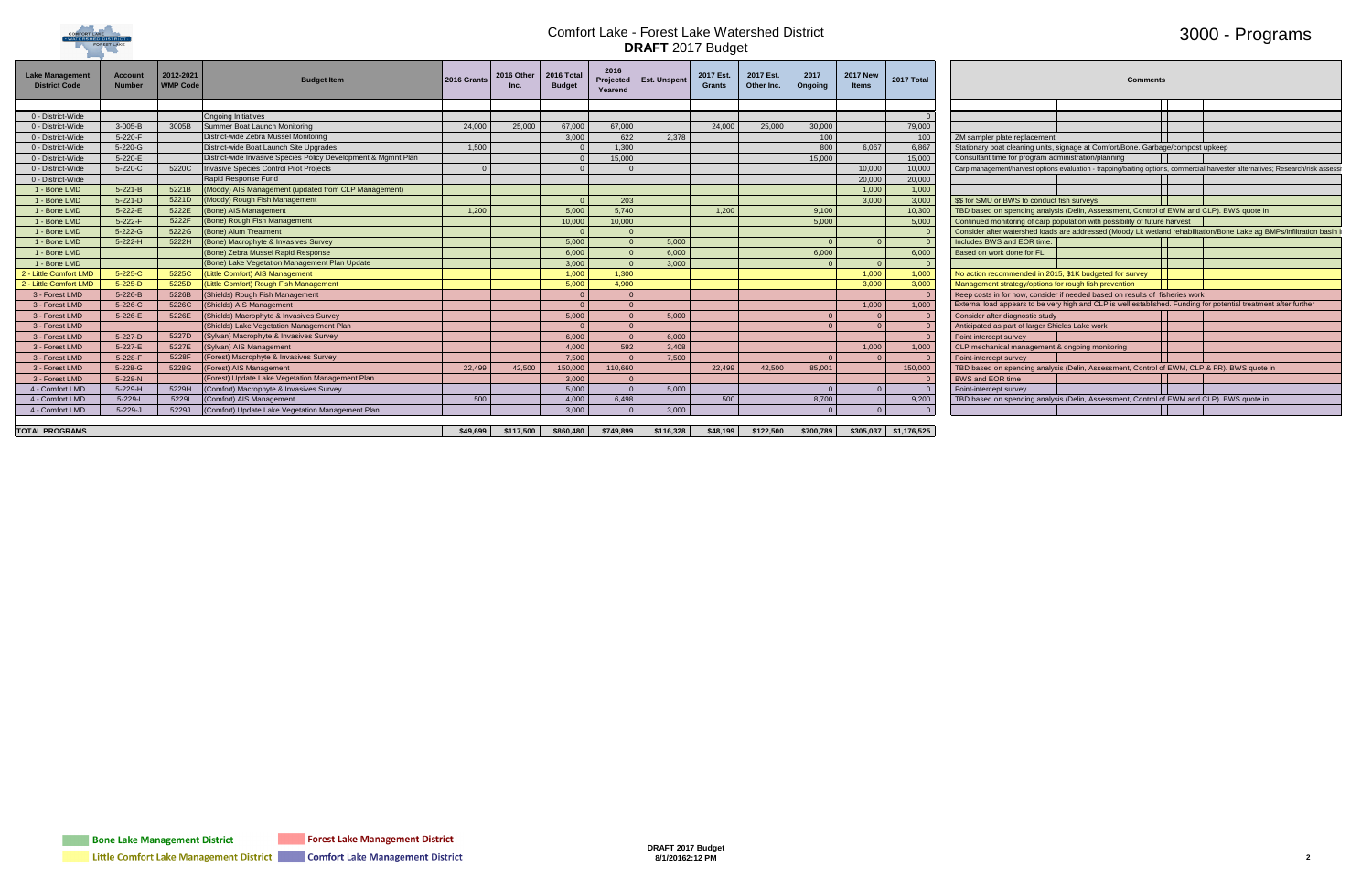

### 5000 - Projects

| <b>Lake Management</b><br><b>District Code</b> | <b>Account</b><br>Number | 2012-2021<br>Code | Budget Item                                                                                                                           | 2016 Grants    | 2016 Other | <b>2016 Tota</b><br><b>Budget</b> | 2016<br>Projected<br>Yearend     | <b>Est. Unspent</b> | 2017 Est.<br>Grants | 2017 Est.<br>Other Inc. | 2017 Ongoing    | <b>2017 New</b> | 2017 Total       | <b>Comments</b>                                                                                                                                                                                              |
|------------------------------------------------|--------------------------|-------------------|---------------------------------------------------------------------------------------------------------------------------------------|----------------|------------|-----------------------------------|----------------------------------|---------------------|---------------------|-------------------------|-----------------|-----------------|------------------|--------------------------------------------------------------------------------------------------------------------------------------------------------------------------------------------------------------|
| 0 - District-Wide                              |                          |                   | Various   Administrative Projects Support (Staff Management/Coord. Total)                                                             |                |            | 50,600                            | 78,658                           |                     |                     |                         | 57,558          |                 | 57,558           |                                                                                                                                                                                                              |
|                                                | $5 - 100$                |                   | 5100 Floodplain                                                                                                                       |                |            |                                   |                                  |                     |                     |                         |                 |                 |                  |                                                                                                                                                                                                              |
| 0 - District-Wide                              |                          |                   | Staff Management/Coord.                                                                                                               |                |            |                                   |                                  |                     |                     |                         |                 |                 |                  | Rolled into projects in other parts of WMP                                                                                                                                                                   |
| 0 - District-Wide                              | 5-140-A                  |                   | 5140A Sunrise River Water Quality/Quantity Regional Stormwater Project                                                                |                |            |                                   |                                  |                     |                     |                         |                 |                 |                  |                                                                                                                                                                                                              |
|                                                |                          |                   |                                                                                                                                       |                |            |                                   |                                  |                     |                     |                         |                 |                 |                  |                                                                                                                                                                                                              |
|                                                | $5 - 200$                | 5200 Lakes        |                                                                                                                                       | 300,750        |            | 735,456                           | 708,462                          | 98,253              | 231,000             |                         | 274,048         | 399,697         | 904,745          |                                                                                                                                                                                                              |
| 0 - District-Wide                              | 5-200-4100               |                   | Staff Management/Coord                                                                                                                |                |            | 29,115                            | 50,969                           |                     |                     |                         | 28,295          |                 | 28,295           | Per workplan analysis - ZM sampler implementation, invasive species pilot control project - carp harvest options, Sylvan Lake                                                                                |
| 0 - District-Wide                              | 5-220-H                  |                   | District-wide Lake Shoreline Inventory Tech Evaluation                                                                                |                |            | 5,000                             | 5,000                            |                     |                     |                         | 2,000           |                 | 2,000            | GPS to dev. GIS layer for WD and LGU use, i.e., ordinance violations, mgmt                                                                                                                                   |
| 0 - District-Wide<br>1 - Bone LMD              | 5-220-A<br>$5 - 221 - C$ |                   | 5220A   Volume Control Facility Planning & Design<br>5221C (Moody) Alum Treatment                                                     |                |            | - 0                               | $\Omega$<br>(150)                |                     |                     |                         |                 | 10,000<br>7,000 | 10,000<br>7,000  | Small assessment of sites for stormwater impact fund<br>Consider after watershed loads are addressed (Moody Lk wetland rehabilitation implementation)                                                        |
| 1 - Bone LMD                                   | $5 - 222 - B$            |                   | 5222B (Bone) Bone Lake Infiltration Basin Planning and Design (SBL07)                                                                 |                |            | 66,950                            | 20,000                           | 46.950              |                     |                         | 46,950          |                 | 46,950           | Additional feasibility in 2016-2017                                                                                                                                                                          |
| 1 - Bone LMD                                   | $5 - 222 - C$            |                   | 5222C (Bone) Bone Lake Infiltration Basin Implementation (SBL07) *misc projects                                                       |                |            | 50,000                            |                                  | 50,000              |                     |                         | 50,000          | 25,000          | 75,000           | Year 1 of multi-year BMP implementation efforts                                                                                                                                                              |
| 2 - Little Comfort LMD                         | $5 - 223 - A$            |                   | 5223A (Birch) Phos. Source Assessment & Implementation Plan                                                                           |                |            |                                   |                                  |                     |                     |                         |                 |                 |                  | Included in 2nd phase of Little Comfort monitoring                                                                                                                                                           |
| 2 - Little Comfort LMD                         | 5-225-A                  |                   | 5225A  (Little Comfort) Phos. Source Assessment & Implementation Plan                                                                 |                |            | 30,000                            | 28,697                           | 1,303               |                     |                         | 1,303           | 28,697          | 30,000           | 2nd phase of Little Comfort monitoring                                                                                                                                                                       |
| 3 - Forest LMD                                 | 5-226-A                  |                   | 5226A (Shields) Feasibility Study - Biomanipulation                                                                                   |                |            |                                   |                                  |                     |                     |                         |                 |                 |                  |                                                                                                                                                                                                              |
| 3 - Forest LMD                                 | 5-226-D                  |                   | 5226D (Shields) Shoreline Survey                                                                                                      |                |            |                                   |                                  |                     |                     |                         |                 |                 |                  |                                                                                                                                                                                                              |
| 3 - Forest LMD                                 | $5 - 226 - F$            |                   | 5226A (Shields) Diagnostic Study & Implementation (208th Street Neighborhood Ponds Maintenance/Improve                                |                |            | 10,000                            | 18,166                           |                     |                     |                         |                 |                 |                  |                                                                                                                                                                                                              |
| 3 - Forest LMD                                 | 5-227-A                  |                   | 5227A (Sylvan) Stormwater and Shoreline BMP Planning                                                                                  |                |            | 16,391                            | 16,391                           |                     |                     |                         |                 |                 |                  | To be completed in 2016 pending board approval                                                                                                                                                               |
| 3 - Forest LMD                                 | $5 - 227 - B$            |                   | 5227B (Sylvan) Stormwater and Shoreline BMP Implementation                                                                            |                |            |                                   |                                  |                     |                     |                         |                 |                 |                  | Likely implementation through cost-share & education programs                                                                                                                                                |
| 3 - Forest LMD                                 | 5-228-A<br>5-228-B       |                   | 5228A (Forest) Diagnostic Study and Implementation Plan                                                                               | 39,375         |            | 80.000                            | 80,000                           |                     | <b>TBD</b>          |                         | 15,000          | 30,000          | 15,000<br>30,000 | Assuming grant ends in 2017                                                                                                                                                                                  |
| 3 - Forest LMD<br>3 - Forest LMD               | <b>NEW</b>               |                   | 5228B (Forest) Forest Lake Diagnostic Study Implementation<br>(Forest) Forest Lake Diagnostic Study Implementation                    |                |            |                                   |                                  |                     |                     |                         |                 | 60,000          | 60,000           | street sweeping, feasibility of prioritized projects identified through diagnostic work.<br>Shields cwf grant (water reuse system for forest hills gulf course, performance monitoring and alum treatment of |
| 3 - Forest LMD                                 | <b>NEW</b>               |                   | (Forest) Forest Lake Diagnostic Study Implementation                                                                                  |                |            |                                   |                                  |                     |                     |                         |                 | 75,000          | 75,000           | JD6 assessment of ditch system and feasibility study (R7)                                                                                                                                                    |
| 3 - Forest LMD                                 | <b>NEW</b>               |                   | (Forest) Forest Lake Diagnostic Study Implementation                                                                                  |                |            |                                   |                                  |                     |                     |                         |                 | 40,000          | 40,000           | feasibility study with wetland monitoring and testing (R5, R3, R5)                                                                                                                                           |
| 3 - Forest LMD                                 | <b>NEW</b>               |                   | (Forest) Forest Lake Diagnostic Study Implementation                                                                                  |                |            |                                   |                                  |                     |                     |                         |                 | 50,000          | 50,000           | Castle East Drainage Area feasibility study with monitoring and testing                                                                                                                                      |
| 3 - Forest LMD                                 | 5-228-C                  |                   | 5228C   (Forest) Urban Stormwater Retrofit Planning & Design (FL01, FL81)                                                             |                |            |                                   |                                  |                     | 150,000             |                         |                 | 50,000          | 200,000          | FL South urban bmps CWF                                                                                                                                                                                      |
| 3 - Forest LMD                                 | 5-228-D                  |                   | 5228D (Forest) Urban Stormwater Retrofit Implementation (FL01, FL81)                                                                  |                |            | $\sqrt{ }$                        |                                  |                     |                     |                         |                 |                 |                  | \$14,632 was in 2015 CIP. Estimate includes GPS locate of each parcel and create GIS layer for WD and LGU use. Use pilo                                                                                      |
| 3 - Forest LMD                                 | 5-228-E                  |                   | 5228E (Forest) Shoreline Survey                                                                                                       |                |            |                                   |                                  |                     |                     |                         |                 |                 |                  |                                                                                                                                                                                                              |
| 3 - Forest LMD                                 | 5-228-M                  |                   | 5228B1 (Forest) 3rd Lake Pond Implemenation (FL Wetland Treatment Basin)                                                              | 81,000         |            | 20,000                            | 20,000                           |                     | 81,000              |                         | 40,500          |                 | 121,500          | First half grant payments will be carried over to 2017 for construction                                                                                                                                      |
| 3 - Forest LMD                                 | $5 - 228 - O$            |                   | (Forest) Hilo Lane Stormwater Retrofit Project                                                                                        |                |            |                                   | 67,388                           |                     |                     |                         | 90,000          |                 | 90,000           |                                                                                                                                                                                                              |
| 4 - Comfort LMD                                | 5-229-B                  |                   | 5229B (Comfort) Sunrise Regional Stormwater Project Implementation                                                                    |                |            |                                   |                                  |                     |                     |                         |                 |                 |                  | Will be evaluated within the context of 5220A Volume Control Facility Planning & Design. Will evaluate after                                                                                                 |
| 4 - Comfort LMD                                | 5-229-D<br>5-229-E       |                   | 5229D (Comfort) BMP Feasibility Study for District's Tax Forfeited Land                                                               |                |            | $\Omega$<br>$\Omega$              | $\overline{0}$<br>$\overline{0}$ |                     |                     |                         |                 |                 |                  | BMP effectiveness monitoring of Bixby Park                                                                                                                                                                   |
| 4 - Comfort LMD<br>4 - Comfort LMD             | 5-229-G                  |                   | 5229E (Comfort) BMP Implementation on District's Tax Forfeited Land<br>5229G (Comfort) Bixby Park Stormwater Treatment Implementation | 180,375        |            | 428,000                           | 400,000                          |                     |                     |                         |                 |                 |                  | Includes \$360,750 from BWSR CWF grant                                                                                                                                                                       |
| 4 - Comfort LMD                                | 5-299-A                  |                   | 5299A (Heims) Lake Water Quality Study                                                                                                |                |            |                                   | 2,000                            |                     |                     |                         |                 |                 |                  |                                                                                                                                                                                                              |
| 1 - Bone LMD                                   | 5-299-D                  |                   | 5299D (Third) Lake Water Quality Study                                                                                                |                |            |                                   |                                  |                     |                     |                         |                 | 8,000           | 8,000            |                                                                                                                                                                                                              |
| 1 - Bone LMD                                   | 5-299-E                  |                   | 5299E (Fourth) Lake Water Quality Study                                                                                               |                |            |                                   |                                  |                     |                     |                         |                 | 8,000           | 8,000            |                                                                                                                                                                                                              |
| 1 - Bone LMD                                   | 5-299-L                  |                   | 5299L (Lendt) Lake Water Quality Study                                                                                                |                |            |                                   |                                  |                     |                     |                         |                 | 8,000           | 8,000            |                                                                                                                                                                                                              |
|                                                |                          |                   |                                                                                                                                       |                |            |                                   |                                  |                     |                     |                         |                 |                 |                  |                                                                                                                                                                                                              |
|                                                | $5 - 300$                |                   | 5300 Streams                                                                                                                          |                |            | 18,012                            | 11,356                           | 7,500               |                     |                         | 10,512          |                 | 10,512           |                                                                                                                                                                                                              |
| 0 - District-Wide                              | 5-300-4100               |                   | Staff Management/Coord.                                                                                                               |                |            | 3,012                             | 3,856                            |                     |                     |                         | 3,012           |                 | 3,012            |                                                                                                                                                                                                              |
| 0 - District-Wide                              |                          |                   | 5-340-C S340C (Sunrise) Forest Lake Outlet Channel Design and Restoration                                                             | $\overline{0}$ |            | 15.000                            | 7.500                            | 7.500               |                     |                         | 7.500           |                 | 7.500            | Small feasibility of shoreline restoration                                                                                                                                                                   |
|                                                |                          |                   |                                                                                                                                       |                |            |                                   |                                  |                     |                     |                         |                 |                 |                  |                                                                                                                                                                                                              |
| 0 - District-Wide                              | 5-400                    |                   | 5400 Wetlands<br>Staff Management/Coord.                                                                                              | 70,000         |            | 183,547<br>3,547                  | 59,723<br>4,723                  | 125,000             | 457,312             |                         | 72,316<br>7,316 |                 | 529,628<br>7,316 |                                                                                                                                                                                                              |
| 1 - Bone LMD                                   | $5 - 421 - A$            |                   | 5421A (Moody) Wetland Restoration and Cattle Exclusion (NBL12)                                                                        | 50,000         |            | 150,000                           | 50,000                           | 100,000             | 457,312             |                         | 40.000          |                 | 497,312          | Initial design work to be completed in 2016. Grant funds carried forward for 2017 construction.                                                                                                              |
| 1 - Bone LMD                                   | 5-422-B                  |                   | 5422B (Bone) Wetland Restoration Feasibility & Design (NBL17)                                                                         |                |            |                                   |                                  |                     |                     |                         |                 |                 |                  |                                                                                                                                                                                                              |
| 1 - Bone LMD                                   | 5-422-C                  |                   | 5422C (Bone) Wetland Restoration (NBL17)                                                                                              |                |            |                                   | <u>റ</u>                         |                     |                     |                         |                 |                 |                  |                                                                                                                                                                                                              |
| 1 - Bone LMD                                   | 5-422-E                  |                   | 5422E (Bone) Wetland Restoration Planning & Design (SBL38)                                                                            |                |            | <u>__</u>                         | $\overline{0}$                   |                     |                     |                         |                 |                 |                  | Did not rank as high as other areas so will evaluate for later project.                                                                                                                                      |
| 1 - Bone LMD                                   | 5-422-F                  |                   | 5422F (Bone) Wetland Restoration (SBL38)                                                                                              |                |            | <u>ິດ</u>                         |                                  |                     |                     |                         |                 |                 |                  |                                                                                                                                                                                                              |
| 1 - Bone LMD                                   |                          |                   | (Bone) Wetland Planning & Design (SBL - ALL drainage areas)                                                                           | 20,000         |            | 30,000                            | 5,000                            | 25,000              |                     |                         | 25,000          |                 | 25,000           |                                                                                                                                                                                                              |
| 2 - Little Comfort LMD                         | $5 - 423 - A$            |                   | 5423A (Birch) Wetland Phosphorus Source Assessment (LCL20)                                                                            |                |            |                                   |                                  |                     |                     |                         |                 |                 |                  | To be included in Little Comfort Diagnostic study.                                                                                                                                                           |
| 2 - Little Comfort LMD                         | 5-423-B                  |                   | 5423B (Birch) Wetland Restoration Design (LCL20)                                                                                      |                |            | _റ_                               | - റ                              |                     |                     |                         |                 |                 |                  |                                                                                                                                                                                                              |
| 2 - Little Comfort LMD                         | 5-423-C                  |                   | 5423C (Birch) Wetland Restoration (LCL20)                                                                                             |                |            |                                   |                                  |                     |                     |                         |                 |                 |                  |                                                                                                                                                                                                              |
|                                                |                          |                   |                                                                                                                                       |                |            |                                   |                                  |                     |                     |                         |                 |                 |                  |                                                                                                                                                                                                              |
| 0 - District-Wide                              | 5-500                    |                   | 5500 Upland Resources<br>Staff Management/Coord.                                                                                      |                |            | 870<br>870                        | 1,114<br>1,114                   |                     |                     |                         | 1,148<br>1,148  |                 | 1,148<br>1,148   |                                                                                                                                                                                                              |
| 0 - District-Wide                              | 5-520-A                  |                   | 5520A Invasive Species Management Plan                                                                                                |                |            | $\Omega$                          | $\Omega$                         |                     |                     |                         |                 |                 |                  | To be part of larger AIS Mgmt Plan.                                                                                                                                                                          |
| 0 - District-Wide                              | 5-520-C                  |                   | 5520C Natural Resources Inventory and Prioritization                                                                                  |                |            |                                   | $\Omega$                         |                     |                     |                         |                 |                 |                  | To be considered for inclusion under 5420A Wetland Inventory.                                                                                                                                                |
|                                                |                          |                   |                                                                                                                                       |                |            |                                   |                                  |                     |                     |                         |                 |                 |                  |                                                                                                                                                                                                              |
|                                                | $5 - 600$                |                   | 5600 Groundwater                                                                                                                      |                |            |                                   |                                  |                     |                     |                         | 4,017           | 16,391          | 20,408           |                                                                                                                                                                                                              |
| 0 - District-Wide                              |                          |                   | Staff Management/Coord.                                                                                                               |                |            | $\Omega$                          | $\overline{0}$                   |                     |                     |                         | 4,017           |                 | 4,017            |                                                                                                                                                                                                              |
| 0 - District-Wide                              | 5-620-A                  |                   | 5620A GW-Dependent Natural Resource Inventory and Review                                                                              |                |            | $\Omega$                          | $\overline{0}$                   |                     |                     |                         |                 |                 |                  | Develop an approach with 5420A                                                                                                                                                                               |
| 0 - District-Wide                              | 5-620-B                  |                   | 5620B GW-Dependent Natural Resource Action Plan                                                                                       |                |            |                                   |                                  |                     |                     |                         |                 |                 |                  |                                                                                                                                                                                                              |
|                                                |                          |                   |                                                                                                                                       |                |            |                                   |                                  |                     |                     |                         |                 |                 |                  |                                                                                                                                                                                                              |

**Bone Lake Management District** 

**Example 2 Forest Lake Management District** 

Little Comfort Lake Management District Comfort Lake Management District

| <b>Comments</b>                                                                                                                                                                                             |   |   |   |  |
|-------------------------------------------------------------------------------------------------------------------------------------------------------------------------------------------------------------|---|---|---|--|
|                                                                                                                                                                                                             |   |   |   |  |
|                                                                                                                                                                                                             |   |   |   |  |
|                                                                                                                                                                                                             |   |   |   |  |
| Rolled into projects in other parts of WMP                                                                                                                                                                  |   |   |   |  |
|                                                                                                                                                                                                             |   |   |   |  |
|                                                                                                                                                                                                             |   |   |   |  |
|                                                                                                                                                                                                             |   |   |   |  |
| Per workplan analysis - ZM sampler implementation, invasive species pilot control project - carp harvest options, Sylvan Lake<br>GPS to dev. GIS layer for WD and LGU use, i.e., ordinance violations, mgmt |   |   |   |  |
| Small assessment of sites for stormwater impact fund                                                                                                                                                        |   |   |   |  |
| Consider after watershed loads are addressed (Moody Lk wetland rehabilitation implementation)                                                                                                               |   |   |   |  |
| Additional feasibility in 2016-2017                                                                                                                                                                         |   |   |   |  |
| Year 1 of multi-year BMP implementation efforts                                                                                                                                                             |   |   |   |  |
| Included in 2nd phase of Little Comfort monitoring                                                                                                                                                          |   |   |   |  |
| 2nd phase of Little Comfort monitoring                                                                                                                                                                      |   |   |   |  |
|                                                                                                                                                                                                             |   |   |   |  |
|                                                                                                                                                                                                             |   |   |   |  |
| To be completed in 2016 pending board approval                                                                                                                                                              |   |   |   |  |
| Likely implementation through cost-share & education programs                                                                                                                                               |   |   |   |  |
| Assuming grant ends in 2017                                                                                                                                                                                 |   |   |   |  |
| street sweeping, feasibility of prioritized projects identified through diagnostic work.                                                                                                                    |   |   |   |  |
| Shields cwf grant (water reuse system for forest hills gulf course, performance monitoring and alum treatment of                                                                                            |   |   |   |  |
| JD6 assessment of ditch system and feasibility study (R7)<br>feasibility study with wetland monitoring and testing (R5, R3, R5)                                                                             |   |   |   |  |
| Castle East Drainage Area feasibility study with monitoring and testing                                                                                                                                     |   |   |   |  |
| FL South urban bmps CWF                                                                                                                                                                                     |   |   |   |  |
| \$14,632 was in 2015 CIP. Estimate includes GPS locate of each parcel and create GIS layer for WD and LGU use. Use pilot                                                                                    |   |   |   |  |
|                                                                                                                                                                                                             |   |   |   |  |
| First half grant payments will be carried over to 2017 for construction                                                                                                                                     |   |   |   |  |
| Will be evaluated within the context of 5220A Volume Control Facility Planning & Design. Will evaluate after<br>BMP effectiveness monitoring of Bixby Park                                                  |   |   |   |  |
|                                                                                                                                                                                                             |   |   |   |  |
| Includes \$360,750 from BWSR CWF grant                                                                                                                                                                      |   |   |   |  |
|                                                                                                                                                                                                             |   |   |   |  |
|                                                                                                                                                                                                             |   |   |   |  |
|                                                                                                                                                                                                             |   |   |   |  |
|                                                                                                                                                                                                             |   |   |   |  |
| ٠                                                                                                                                                                                                           | ٠ | ٠ | ٠ |  |
|                                                                                                                                                                                                             |   |   |   |  |
| Small feasibility of shoreline restoration                                                                                                                                                                  |   |   |   |  |
|                                                                                                                                                                                                             |   |   |   |  |
|                                                                                                                                                                                                             |   |   |   |  |
| Initial design work to be completed in 2016. Grant funds carried forward for 2017 construction.                                                                                                             |   |   |   |  |
| Did not rank as high as other areas so will evaluate for later project.                                                                                                                                     |   |   |   |  |
|                                                                                                                                                                                                             |   |   |   |  |
|                                                                                                                                                                                                             |   |   |   |  |
| To be included in Little Comfort Diagnostic study.                                                                                                                                                          |   |   |   |  |
|                                                                                                                                                                                                             |   |   |   |  |
|                                                                                                                                                                                                             |   |   |   |  |
|                                                                                                                                                                                                             |   |   |   |  |
|                                                                                                                                                                                                             |   |   |   |  |
| To be part of larger AIS Mgmt Plan.                                                                                                                                                                         |   |   |   |  |
| To be considered for inclusion under 5420A Wetland Inventory.                                                                                                                                               |   |   |   |  |
|                                                                                                                                                                                                             |   |   |   |  |
|                                                                                                                                                                                                             |   |   |   |  |
|                                                                                                                                                                                                             |   |   |   |  |
| Develop an approach with 5420A                                                                                                                                                                              |   |   |   |  |
|                                                                                                                                                                                                             |   |   |   |  |

**DRAFT 2017 Budget 8/1/20162:46 PM 1**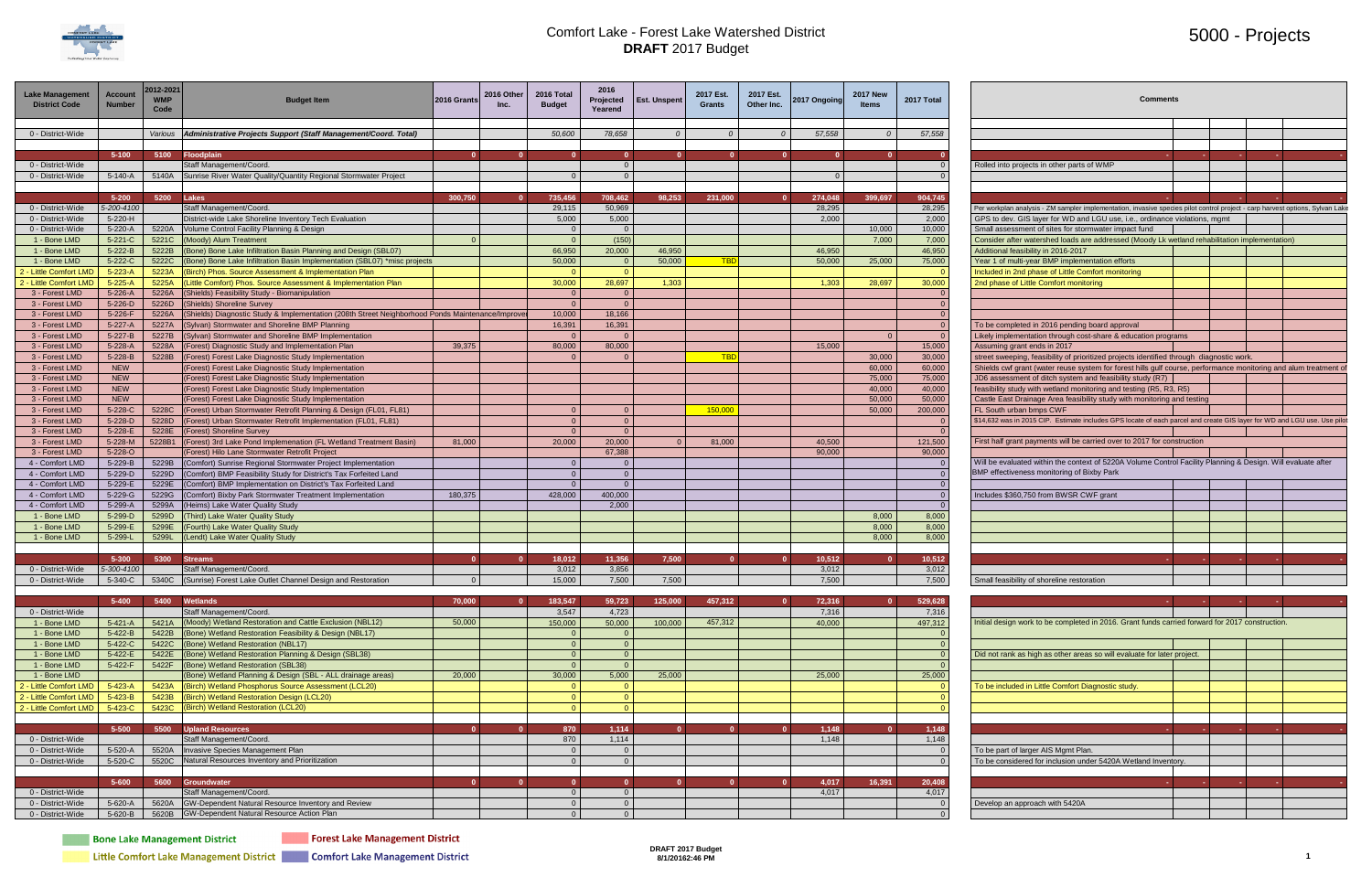

### 5000 - Projects

| <b>Lake Management</b><br><b>District Code</b> | <b>Account</b><br><b>Number</b> | 2012-2021<br><b>WMP</b><br>Code | <b>Budget Item</b>                                                           | 2016 Grants | 2016 Other      | 2016 Total<br><b>Budget</b> | 2016<br>Projected<br>Yearend | <b>Est. Unspent</b> | 2017 Est.<br>Grants | 2017 Est.<br>Other Inc. | 2017 Ongoing | <b>2017 New</b><br><b>Items</b> | 2017 Total              | <b>Comments</b>                                                                                           |             |  |
|------------------------------------------------|---------------------------------|---------------------------------|------------------------------------------------------------------------------|-------------|-----------------|-----------------------------|------------------------------|---------------------|---------------------|-------------------------|--------------|---------------------------------|-------------------------|-----------------------------------------------------------------------------------------------------------|-------------|--|
|                                                |                                 |                                 |                                                                              |             |                 |                             |                              |                     |                     |                         |              |                                 |                         |                                                                                                           |             |  |
| 3 - Forest LMD                                 | 5-627-A                         | 5627A                           | (Sylvan) Groundwater Protection Feasibility Study                            |             |                 |                             |                              |                     |                     |                         |              | 16,391                          | 16,391                  | Phase 1 to begin in 2016 with surface water study                                                         |             |  |
| 3 - Forest LMD                                 | 5-627-B                         |                                 | 5627B (Sylvan) Groundwater Protection Implementation                         |             |                 |                             |                              |                     |                     |                         |              |                                 |                         |                                                                                                           |             |  |
| 3 - Forest LMD                                 | 5-628-A                         | 5628A                           | (Forest) GW-Dep. Natural Resource Interpretive Feature Feasibility (FL44)    |             |                 |                             |                              |                     |                     |                         |              |                                 |                         | Considered for EMWREP future activity.                                                                    | 2017 budget |  |
| 3 - Forest LMD                                 | 5-628-B                         | 5628B                           | (Forest) GW-Dep. Natural Resource Interpretive Feature Implementation (FL44) |             |                 |                             |                              |                     |                     |                         |              |                                 |                         |                                                                                                           |             |  |
|                                                |                                 |                                 |                                                                              |             |                 |                             |                              |                     |                     |                         |              |                                 |                         |                                                                                                           |             |  |
|                                                | 5-700                           | 5700                            | <b>Public Education</b>                                                      |             |                 |                             |                              |                     |                     |                         |              |                                 |                         |                                                                                                           |             |  |
| 0 - District-Wide                              | 5-700-4100                      |                                 | Staff Management/Coord.                                                      |             |                 |                             |                              |                     |                     |                         |              |                                 |                         |                                                                                                           |             |  |
| 0 - District-Wide                              | 5-720-A                         | 5720A                           | Education in Public Parks - Land/Water Connection and District Resources     |             |                 |                             |                              |                     |                     |                         |              |                                 |                         | Coordinate with City, EMWREP, etc.                                                                        |             |  |
|                                                |                                 |                                 |                                                                              |             |                 |                             |                              |                     |                     |                         |              |                                 |                         |                                                                                                           |             |  |
|                                                | $5 - 800$                       | 5800                            | <b>Interagency Communication</b>                                             |             |                 | 19.862                      | 9,425                        | 12,500              |                     |                         | 12,316       |                                 | 12,316                  |                                                                                                           |             |  |
| 0 - District-Wide                              | 5-800-4100                      |                                 | Staff Management/Coord.                                                      |             |                 | 7,362                       | 9,425                        |                     |                     |                         | 7,316        |                                 | 7,316                   |                                                                                                           |             |  |
| 0 - District-Wide                              | 5-820-A                         | 5820A                           | Watershed District Administration and Technical Resource Sharing             |             |                 | 12.500                      |                              | 12,500              |                     |                         | 5,000        |                                 | 5,000                   | Ongoing coordinated work from joint BCWD, CMSCWD & CLFLWD meeting                                         |             |  |
|                                                |                                 |                                 |                                                                              |             |                 |                             |                              |                     |                     |                         |              |                                 |                         |                                                                                                           |             |  |
|                                                | 5-900                           | 5900                            | Land Acquisition and Management                                              |             |                 | 156,693                     | 18,570                       | 140,000             |                     |                         | 6,455        | 20,000                          | 26,455                  |                                                                                                           |             |  |
| 0 - District-Wide                              | 5-900-4100                      |                                 | Staff Management/Coord.                                                      |             |                 | 6.693                       | 8,570                        |                     |                     |                         | 6,455        |                                 | 6,455                   |                                                                                                           |             |  |
| 0 - District-Wide                              | 5-920-A                         | 5920A                           | Land Acquisition and Management                                              |             |                 | 150,000                     | 10,000                       | 140,000             |                     |                         |              |                                 |                         | Will Carry Over 2015 funds if not spent; anticipated for use in Moody and/or Bone Lake drainage areas for |             |  |
|                                                |                                 |                                 | <b>General Project Development</b>                                           |             |                 |                             |                              |                     |                     |                         |              | 20,000                          | 20,000                  |                                                                                                           |             |  |
|                                                |                                 |                                 |                                                                              |             |                 |                             |                              |                     |                     |                         |              |                                 |                         |                                                                                                           |             |  |
| <b>TOTAL PROJECTS</b>                          |                                 |                                 |                                                                              | \$370,750   | SO <sub>1</sub> | \$1,114,441                 | \$808,650                    | \$383,253           | \$688,312           | \$0 <sub>1</sub>        | \$380,811    |                                 | $$436,088$ $$1,505,211$ |                                                                                                           |             |  |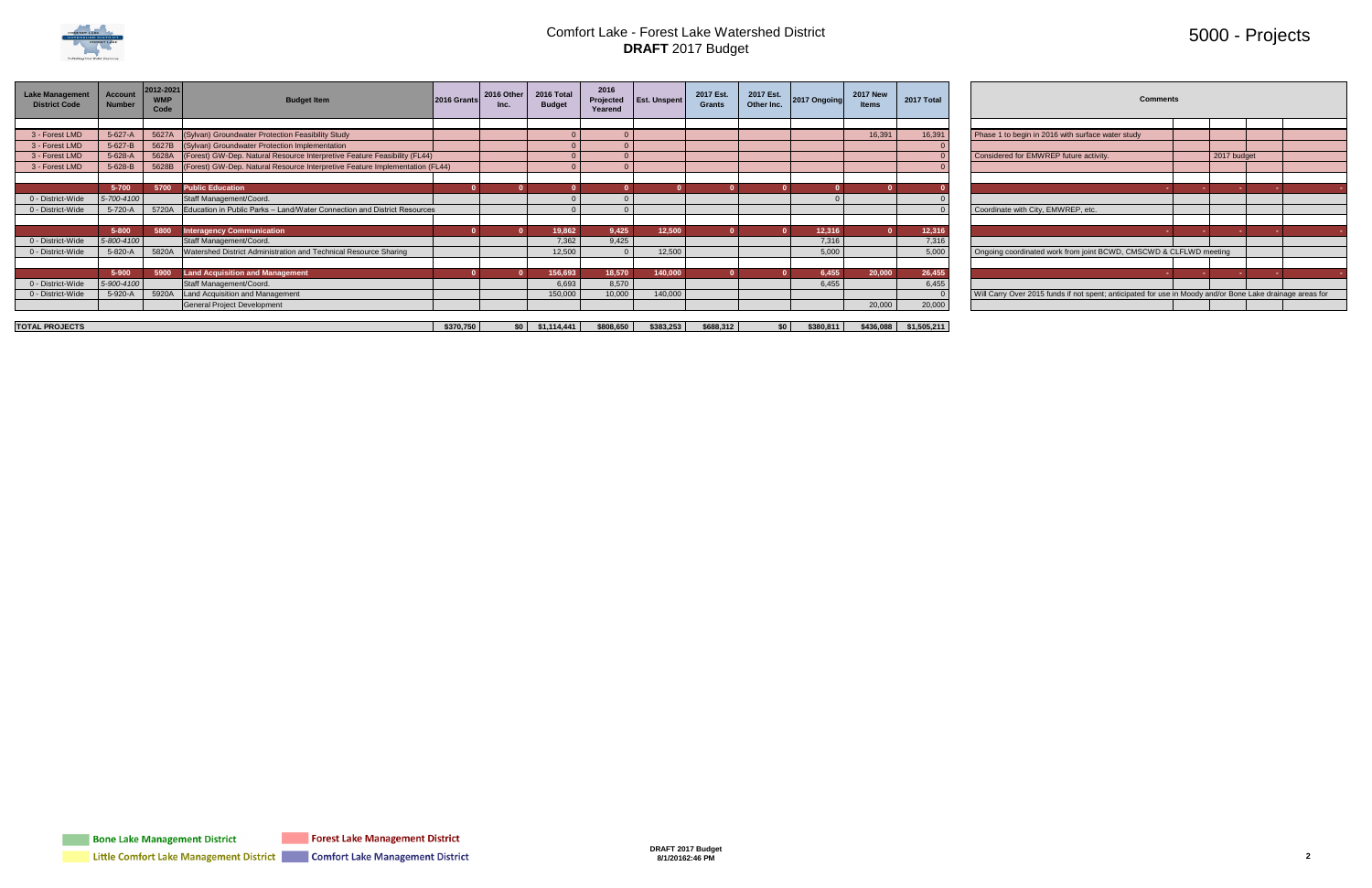

## **CLFLWD Grant Summary Sheet 2013-2017**

| <b>2017 ESTIMATED Grants</b> |                                    |                                                            |                     |                     |                             |                                         |                                        |                      |                                       |
|------------------------------|------------------------------------|------------------------------------------------------------|---------------------|---------------------|-----------------------------|-----------------------------------------|----------------------------------------|----------------------|---------------------------------------|
| <b>Agency</b>                | Program                            | <b>Description</b>                                         | Lake                | <b>Est. Request</b> | <b>Est. Match</b><br>Amount | <b>Est. Total</b><br><b>Grant Award</b> | Est. Actual<br>$Income +$<br>Carryover | Est. Actual<br>Spend | <b>Est. Carryover</b><br>to Next Year |
| TBD                          |                                    | Sylvan Lake Groundwater Protection                         | Sylvan Lake         | <b>TBD</b>          |                             |                                         | <b>TBD</b>                             |                      |                                       |
| <b>TBD</b>                   |                                    | Street sweeping equipment/staffing hours                   | Forest Lake         | TBD                 |                             |                                         | <b>TBD</b>                             |                      |                                       |
| <b>TBD</b>                   |                                    | Dead end street and urban BMPs                             | Forest Lake         | <b>TBD</b>          |                             |                                         | <b>TBD</b>                             |                      |                                       |
| <b>BWSR</b>                  | Clean Water Fund (CWF)             | Re-submit - Bone Lake Conservation Practices Bone Lake     |                     | <b>TBD</b>          | <b>TBD</b>                  |                                         | <b>TBD</b>                             |                      |                                       |
| <b>BWSR</b>                  | Clean Water Fund (CWF)             | Re-submit - Drained Wetland Inventory Projec District-Wide |                     | Ś<br>40,000         | 10,000                      |                                         | 40,000                                 |                      |                                       |
| <b>Washington County</b>     | <b>AIS Prevention RFP</b>          | <b>Watercraft Inspections</b>                              | Forest Lake         | Ś<br>24,000         |                             |                                         | 24,000                                 |                      |                                       |
| <b>Washington County</b>     | <b>AIS Prevention RFP</b>          | <b>Flowering Rush</b>                                      | Forest Lake         | Ś<br>17,500         |                             |                                         | 17,500                                 |                      |                                       |
| <b>DNR</b>                   | Conservation Partners Legacy (CPL) | Shields Lake fish barrier retrofits                        | Shields Lake        | <b>TBD</b>          |                             |                                         | <b>TBD</b>                             |                      |                                       |
| <b>DNR</b>                   | AIS Control Projects               | <b>CLP, FR &amp; EWM Treatment</b>                         | Forest Lake         | 4,999               |                             |                                         | 4,999                                  |                      |                                       |
| <b>DNR</b>                   | <b>AIS Control Projects</b>        | <b>CLP &amp; EWM Treatment</b>                             | <b>Comfort Lake</b> | 500                 |                             |                                         | 500                                    |                      |                                       |
| <b>DNR</b>                   | <b>AIS Control Projects</b>        | <b>CLP &amp; EWM Treatment</b>                             | <b>Bone Lake</b>    | 1,200               |                             |                                         | 1,200                                  |                      |                                       |
| <b>BWSR</b>                  | Clean Water Fund (CWF)             | Forest Lake Wetland Treatment Basin Impleme Forest Lake    |                     | (FY2016)            | (FY2016)                    | (FY2016)                                | 81,000                                 |                      |                                       |
| <b>BWSR</b>                  | Clean Water Fund (CWF)             | Moody Lake Wetland Rehabilitation                          | Moody Lake          | (FY2016)            | (FY2016)                    | (FY2016)                                | 379,284                                |                      |                                       |
| EPA, PCA                     | CWA Section 319                    | Moody Lake Wetland Rehabilitation                          | Moody Lake          | (FY2016)            | (FY2016)                    | (FY2016)                                | 78,028                                 |                      |                                       |
|                              |                                    |                                                            | 2017 Grant Total \$ | $88,199$   \$       | $10,000$   \$               |                                         | $626,511$   \$                         | $\sim$               | ১                                     |

*\*Grants listed in italics were awarded in previous year*

|                     | 2017 ESTIMATED Other Income (Donations, Permit Revenue etc.) |                                                           |                              |                     |                                    |                            |                                        |                             |                                       |
|---------------------|--------------------------------------------------------------|-----------------------------------------------------------|------------------------------|---------------------|------------------------------------|----------------------------|----------------------------------------|-----------------------------|---------------------------------------|
| <b>Agency</b>       | Program                                                      | <b>Description</b>                                        | Lake                         | <b>Est. Request</b> | <b>Est. Match</b><br><b>Amount</b> | <b>Est. Total</b><br>Award | Est. Actual<br>$Income +$<br>Carryover | <b>Est. Actual</b><br>Spend | <b>Est. Carryover</b><br>to Next Year |
| City of Forest Lake | AIS Mgmt on Forest Lake                                      | Flowering rush, curlyleaf pondweed, Eurasian \Forest Lake |                              | 35,000              |                                    | 35,000                     | 35,000                                 |                             |                                       |
| City of Forest Lake | <b>Watercraft Inspections</b>                                | Boat launch inspections for Forest Lake                   | Forest Lake                  | 1,600'              |                                    | 1,600                      | 1,600                                  |                             |                                       |
| FLLA                | AIS Mgmt on Forest Lake                                      | Flowering rush, Eurasian watermilfoil                     | Forest Lake                  | 5,500               |                                    | 5,500                      | 5,500                                  |                             |                                       |
| FLLA                | <b>Watercraft Inspections</b>                                | Boat launch inspections for Forest Lake                   | Forest Lake                  | 4,000               |                                    | 4,000                      | 4,000                                  |                             |                                       |
| Chisago County      | <b>Watercraft Inspections</b>                                | Boat launch inspections for Comfort Lake                  | Comfort Lake                 | 5,000               |                                    | 5,000                      | 5,000                                  |                             |                                       |
| <b>CLFLWD</b>       | Permitting                                                   | <b>Permit Deposits</b>                                    | District-Wide                |                     |                                    |                            | 55,000                                 |                             |                                       |
|                     |                                                              |                                                           | 2017 Other Income Total   \$ | 51,100              |                                    | 51,100                     | 106,100                                |                             |                                       |

| 2017 <sub>1</sub><br>. .<br><b><i><u>'Totalsh</u></i></b><br>Lombined <b>L</b> | 139.299 | 10,000 | - - -<br>$-1.100$ | --- -<br>. .<br>757. |  |  |
|--------------------------------------------------------------------------------|---------|--------|-------------------|----------------------|--|--|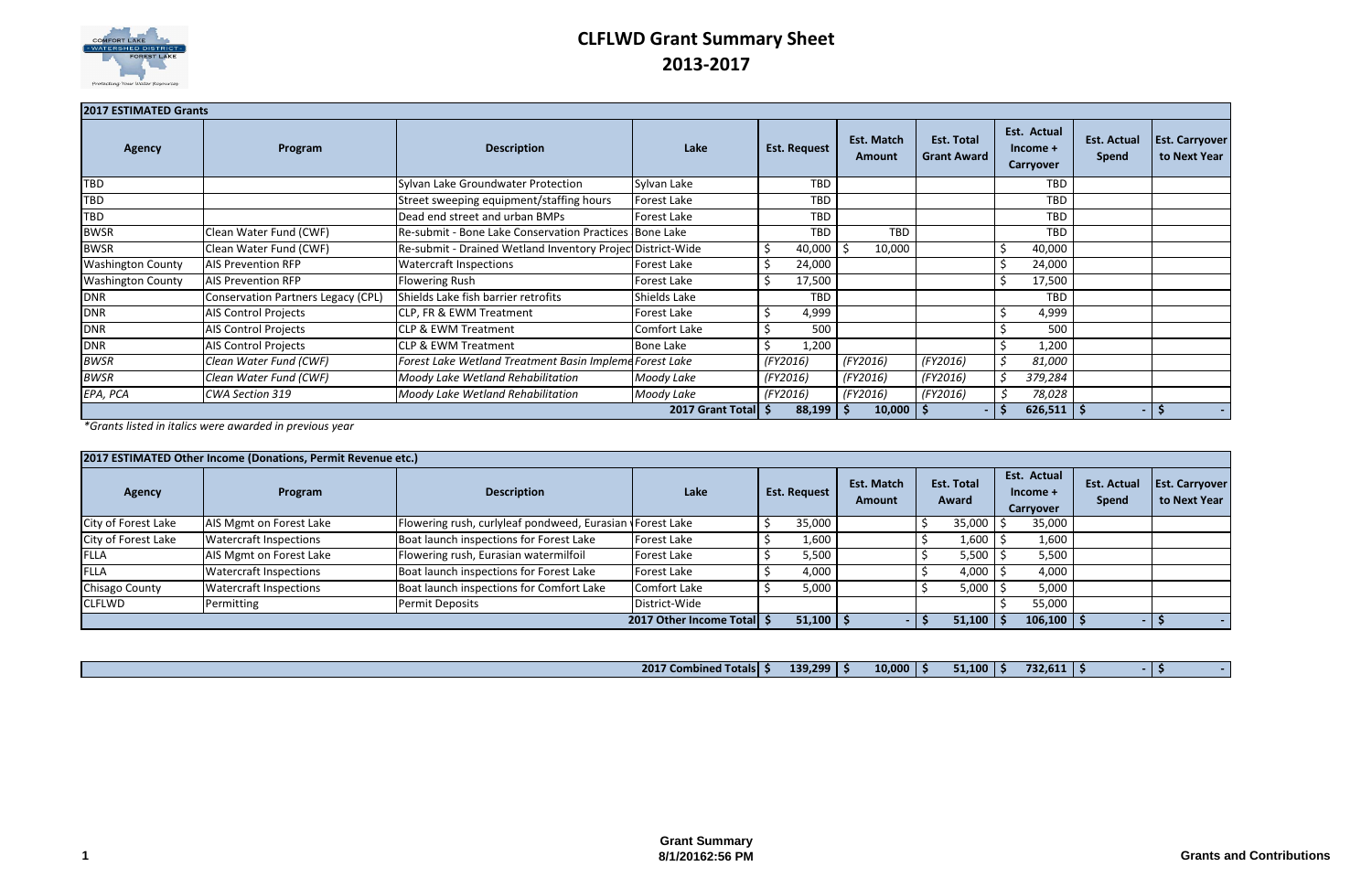

# **CLFLWD Grant Summary Sheet 2013-2017**

| 2016 CLFLWD Grants & Other Income |                                     |                                                           |                       |                 |    |                |                              |                    |                     |                     |
|-----------------------------------|-------------------------------------|-----------------------------------------------------------|-----------------------|-----------------|----|----------------|------------------------------|--------------------|---------------------|---------------------|
|                                   |                                     |                                                           |                       | Grant           |    |                |                              | <b>Est. Actual</b> |                     |                     |
| <b>Agency</b>                     | Program                             | <b>Description</b>                                        | Lake                  | Request/        |    |                | Match Amount btal Grant Awar | Income +           | <b>Actual Spend</b> | <b>Carryover to</b> |
|                                   |                                     |                                                           |                       | Contribution    |    |                |                              | Carryover          |                     | next year           |
| <b>BWSR</b>                       | Clean Water Fund (CWF)              | Forest Lake Wetland Treatment Basin Impleme Forest Lake   |                       | 162,000         |    | 40,500         | 162,000                      | 81,000             |                     |                     |
| <b>BWSR</b>                       | Clean Water Fund (CWF)              | Moody Lake Wetland Rehabilitation                         | Moody Lake            | 429,284         |    | 107,321        | 429,284                      | 50,000             |                     |                     |
| <b>BWSR</b>                       | Clean Water Fund (CWF)              | Bone Lake Conservation Practices and Infiltrati Bone Lake |                       | 552,187         |    | 138,047        |                              |                    |                     |                     |
| <b>BWSR</b>                       | Clean Water Fund (CWF)              | Drained Wetland Inventory Project                         | District-Wide         | 40,000          |    | 10,000         |                              |                    |                     |                     |
| <b>Washington County</b>          | <b>AIS Prevention RFP</b>           | <b>Watercraft Inspections</b>                             | Forest Lake           | 31,000          |    |                | 24,000                       | 24,000             |                     |                     |
| <b>Washington County</b>          | <b>AIS Prevention RFP</b>           | Flowering Rush                                            | Forest Lake           | 27,600          |    |                | 17,500                       | 17,500             |                     |                     |
| <b>Washington County</b>          | <b>AIS Prevention RFP</b>           | Boat Launch Improvements                                  | Forest Lake           | 22,050          |    |                | 1,500                        | 1,500              |                     |                     |
| <b>DNR</b>                        | <b>AIS Control Projects</b>         | CLP, FR & EWM Treatment                                   | Forest Lake           | 4,999           |    |                | 4,999                        | 4,999              |                     |                     |
| <b>DNR</b>                        | <b>AIS Control Projects</b>         | CLP & EWM Treatment                                       | Comfort Lake          | 500             |    |                | 500                          | 500                |                     |                     |
| <b>DNR</b>                        | <b>AIS Control Projects</b>         | <b>CLP &amp; EWM Treatment</b>                            | <b>Bone Lake</b>      | 1,500           |    |                | 1,200                        | 1,200              |                     |                     |
| <b>DNR</b>                        | Watercraft Inspections by DNR staff | <b>Watercraft Inspections</b>                             | Forest, Bone, Comfort | 6,000           |    |                |                              |                    |                     |                     |
| EPA, PCA                          | <b>CWA Section 319</b>              | Moody Lake Wetland Rehabilitation                         | Moody Lake            | 81,497          |    | 210,000        | 78,028                       |                    |                     |                     |
| Initiative Foundation             | <b>Innovation Fund</b>              | Comfort Lake Boat Launch Improvements                     | Comfort Lake          | <b>TBD</b>      |    |                |                              |                    |                     |                     |
| PCA                               | Clean Water Partnership             | Forest Lake Diagnostic Study                              | <b>Forest Lake</b>    | (FY2015)        |    | (FY2015)       | (FY2015)                     | 39,375             |                     |                     |
| <b>BWSR</b>                       | Clean Water Fund                    | <b>Bixby Park WQ Improvement Project</b>                  | Comfort Lake          | (FY2013)        |    | (FY2013)       | (FY2013)                     | 180,375            |                     |                     |
|                                   |                                     |                                                           | 2016 Grant Total      | \$<br>1,358,617 | -S | $505,868$   \$ | 719,011   \$                 | $400,449$ \$       |                     | -5                  |

*\*Grants listed in italics were awarded in previous year*

|                     | 2016 Other Income (Donations, Permit Revenue etc.) |                                                           |                            |                                      |                             |                            |                                      |                     |                                  |
|---------------------|----------------------------------------------------|-----------------------------------------------------------|----------------------------|--------------------------------------|-----------------------------|----------------------------|--------------------------------------|---------------------|----------------------------------|
| <b>Agency</b>       | Program                                            | <b>Description</b>                                        | Lake                       | Est. Request/<br><b>Contribution</b> | Est. Match<br><b>Amount</b> | <b>Est. Total</b><br>Award | Est. Actual<br>Income +<br>Carryover | <b>Actual Spend</b> | <b>Carryover to</b><br>next year |
| City of Forest Lake | AIS Mgmt on Forest Lake                            | Flowering rush, curlyleaf pondweed, Eurasian \Forest Lake |                            | 33,000                               |                             | 35,000                     | 35,000                               |                     |                                  |
| City of Forest Lake | <b>Watercraft Inspections</b>                      | Boat launch inspections for Forest Lake                   | Forest Lake                | 15,000                               |                             | 1,600                      | 1,600                                |                     |                                  |
| <b>FLLA</b>         | AIS Mgmt on Forest Lake                            | Flowering rush, Eurasian watermilfoil                     | Forest Lake                | 7,500                                |                             | 5,500                      | 5,500                                |                     |                                  |
| <b>FLLA</b>         | <b>Watercraft Inspections</b>                      | Boat launch inspections for Forest Lake                   | Forest Lake                | 5,000                                |                             | 4,000                      | 4,000                                |                     |                                  |
| Chisago County      | <b>Watercraft Inspections</b>                      | Boat launch inspections for Comfort Lake                  | Comfort Lake               | 5,000                                |                             | 5,000                      | 5,000                                |                     |                                  |
| <b>CLFLWD</b>       | Permitting                                         | Permit Deposits                                           | District-Wide              |                                      |                             | 50,000                     | 50,000                               |                     |                                  |
|                     |                                                    |                                                           | 2016 Other Income Total \$ | $65,500$   \$                        |                             | 101,100                    | 101,100                              |                     |                                  |

|--|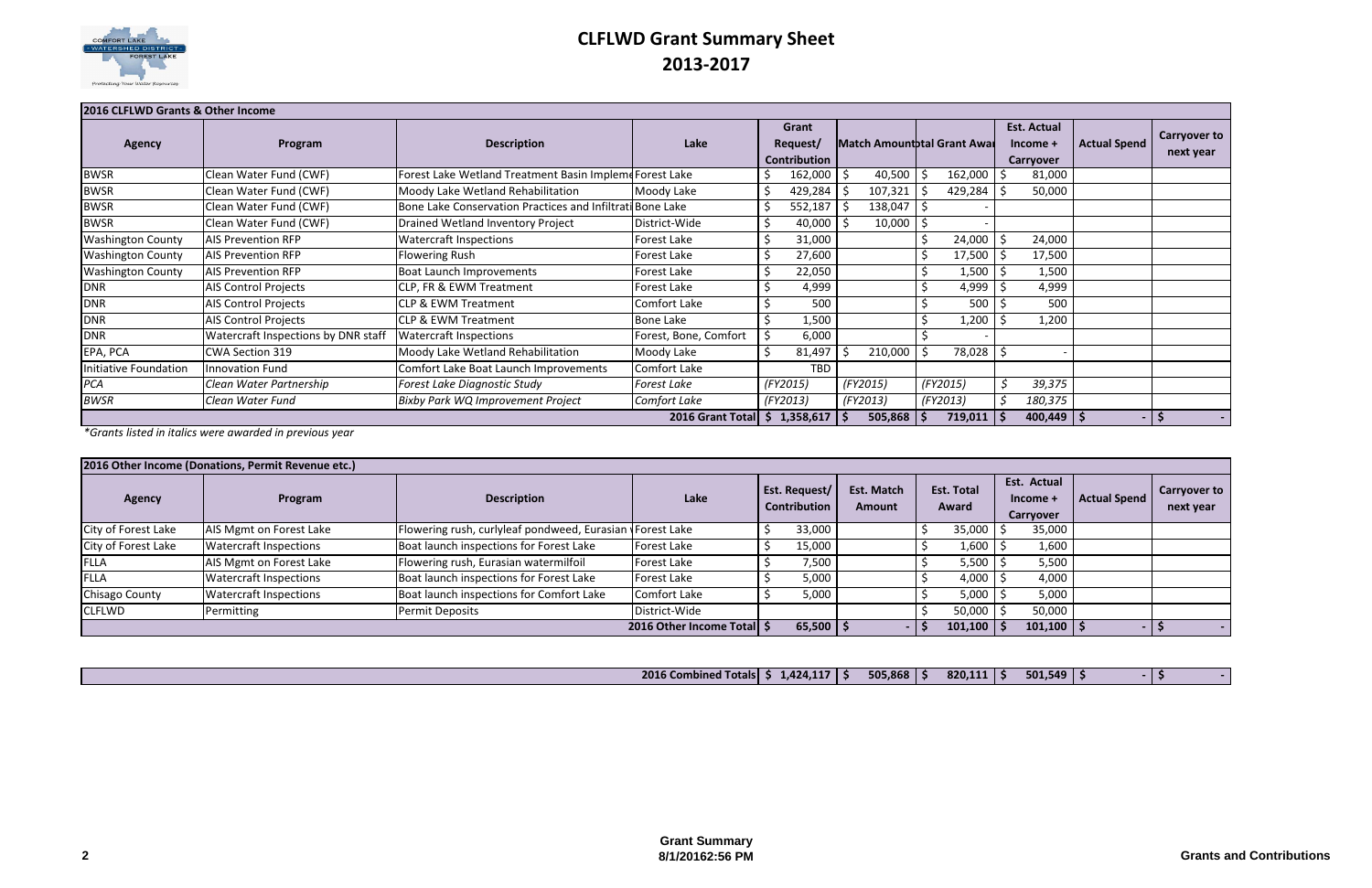

# **CLFLWD Grant Summary Sheet 2013-2017**

| 2016 Co-Sponsored Grants                                    |                                                                        |                                                            |                                            |                     |                      |                               |                          |                             |
|-------------------------------------------------------------|------------------------------------------------------------------------|------------------------------------------------------------|--------------------------------------------|---------------------|----------------------|-------------------------------|--------------------------|-----------------------------|
| <b>Agency</b>                                               | Program                                                                | <b>Description</b>                                         | <b>Project Partners</b>                    | Lake                | <b>Grant Request</b> | <b>Match</b><br><b>Amount</b> | In-Kind<br><b>Amount</b> | <b>Total Grant</b><br>Award |
| St. Croix River<br>Association                              | Clean Water Act 319; MN Portion of<br><b>St. Croix River Watershed</b> | Native Prairie Establishment for Water Quality             | Washington<br><b>Conservation District</b> |                     | 50,000               |                               |                          | 50,000                      |
| Legislative-Citizen<br>Commission on<br>Minnesota Resources | <b>Environmental and Natural</b><br>Resources Trust Fund               | Preventing the Spread of AIS with<br>Decontamination Units | <b>Washington County,</b><br>WCD, DNR      | <b>IForest Lake</b> | 455,000              |                               |                          |                             |
|                                                             |                                                                        |                                                            | 2016 Co-Sponsored Total                    |                     | 505,000              |                               |                          | 50,000                      |

| 2015 Approved Grants & Other Income |                                                              |                                          |                    |                |                |                       |                 |
|-------------------------------------|--------------------------------------------------------------|------------------------------------------|--------------------|----------------|----------------|-----------------------|-----------------|
| <b>Agency</b>                       | Program                                                      | <b>Description</b>                       | Lake               | Grant          | <b>Match</b>   | In-Kind               | <b>Total</b>    |
|                                     |                                                              |                                          |                    | Request/       | <b>Amount</b>  | Amount                | Grant/Contrib   |
| <b>DNR</b>                          | <b>Public Awareness Projects</b>                             | Boat launch give-aways                   | District-Wide      | 543.00         | 543.00         |                       | 543.00          |
| <b>DNR</b>                          | <b>AIS Control Projects</b>                                  | <b>CLP &amp; FR Treatment</b>            | <b>Forest Lake</b> | 12,100.00<br>S |                |                       | 12,100.00<br>Ś. |
| <b>DNR</b>                          | Watercraft Inspections Administered   Watercraft Inspections |                                          | <b>Forest Lake</b> | 8,000.00       |                |                       | 4,000.00        |
| <b>DNR</b>                          | Conservation Partners Legacy Grant P Fish Barrier Retrofits  |                                          | <b>Bone Lake</b>   | 20,027.00      |                |                       | 20,027.00       |
| <b>PCA</b>                          | Clean Water Partnership (CWP)                                | <b>FL Diagnostic Study</b>               | Forest Lake        | 52,500.00      | 52,500.00<br>5 |                       | 52,500.00<br>S. |
| <b>Washington County</b>            | <b>AIS Prevention RFP</b>                                    | <b>Watercraft Inspections</b>            | Forest Lake        | 29,000.00<br>S |                | Ŝ.<br>21,500.00       | 29,000.00       |
| <b>Washington County</b>            | <b>AIS Prevention RFP</b>                                    | <b>Flowering Rush</b>                    | Forest Lake        | 42,364.00      |                | 3,400.00              | 39,000.00       |
| City of Forest Lake                 | AIS Mgmt on Forest Lake                                      | Flowering rush, curlyleaf pondweed       | Forest Lake        | 31,000         |                |                       | 37,500          |
| City of Forest Lake                 | <b>Watercraft Inspections</b>                                | Boat launch inspections for Forest Lake  | Forest Lake        | 15,000         |                |                       | 15,000          |
| <b>FLLA</b>                         | AIS Mgmt on Forest Lake                                      | Flowering rush, curlyleaf pondweed       | <b>Forest Lake</b> | 8,500          |                |                       | 7,000           |
| <b>FLLA</b>                         | <b>Watercraft Inspections</b>                                | Boat launch inspections for Forest Lake  | Forest Lake        | 7,500<br>C     |                |                       | 6,500           |
| Chisago County                      | <b>Watercraft Inspections</b>                                | Boat launch inspections for Comfort Lake | Comfort Lake       | 5,000          |                |                       | 4,847           |
|                                     |                                                              |                                          | <b>2015 Total</b>  | \$231,534.00   | 53,043.00<br>S | 24,900.00<br><b>S</b> | \$228,016.50    |

| <b>2014 Approved Grants</b> |                                                            |                                   |                       |                      |                               |                          |                             |
|-----------------------------|------------------------------------------------------------|-----------------------------------|-----------------------|----------------------|-------------------------------|--------------------------|-----------------------------|
| <b>Agency</b>               | Program                                                    | <b>Description</b>                | Lake                  | <b>Grant Request</b> | <b>Match</b><br><b>Amount</b> | In-Kind<br><b>Amount</b> | <b>Total Grant</b><br>Award |
| <b>BWSR</b>                 | Clean Water Fund                                           | Bixby Park WQ Improvement Project | Comfort Lake          |                      |                               |                          | \$360,750.00                |
| <b>DNR</b>                  | <b>AIS Control Projects</b>                                | <b>CLP &amp; FR Treatment</b>     | Forest Lake           |                      |                               |                          | 16,500.00                   |
| <b>DNR</b>                  | Watercraft Inspections Administered Watercraft Inspections |                                   | Bone, Comfort, Forest |                      |                               |                          | 4,000.00                    |
|                             |                                                            |                                   | $2014$ Total          |                      |                               |                          | \$381,250.00                |

#### **2013 Approved Grants**

| $-0.10$       |                         |                                                         |                    |                      | <b>Match</b>  | In-Kind       | <b>Total Grant</b> |
|---------------|-------------------------|---------------------------------------------------------|--------------------|----------------------|---------------|---------------|--------------------|
| <b>Agency</b> | Program                 | <b>Description</b>                                      | Lake               | <b>Grant Request</b> | <b>Amount</b> | <b>Amount</b> | Award              |
| PCA           | Clean Water Partnership | Hilo Lane SW Retrofit Project                           | Forest Lake        |                      | 94,250.00     | $4,677.95$ S  | 41,615.00          |
| <b>PCA</b>    | Clean Water Partnership | Forest Lake North Subwatershed Assessment   Forest Lake |                    |                      | 12,378.00     | 2,732.96      | 11,998.16          |
|               |                         |                                                         | 2013 Total $\oint$ |                      | \$106,628.00  | 7,410.91      | 53,613.16          |